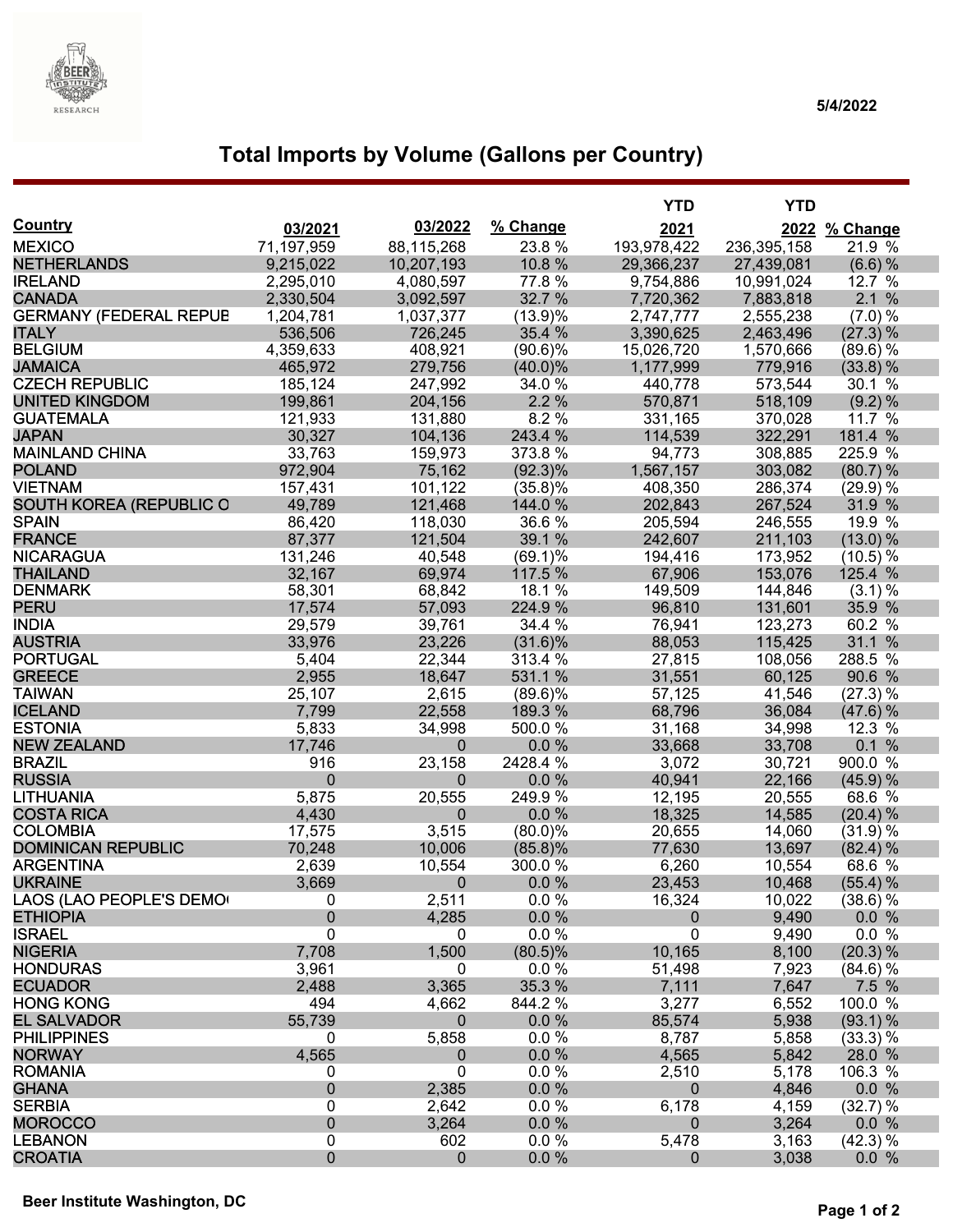## **Total Imports by Volume (Gallons per Country)**

|                               |                |                  |          | <b>YTD</b>  | <b>YTD</b>   |             |
|-------------------------------|----------------|------------------|----------|-------------|--------------|-------------|
| Country                       | 03/2021        | 03/2022          | % Change | <u>2021</u> | 2022         | % Change    |
| <b>BOSNIA AND HERZEGOVINA</b> | 0              | 0                | 0.0 %    | 0           | 2,981        | 0.0 %       |
| <b>AUSTRALIA</b>              | $\mathbf 0$    | 0                | 0.0%     | $\mathbf 0$ | 2,782        | 0.0%        |
| <b>SWITZERLAND</b>            | 0              | 0                | 0.0%     | 0           | 2,561        | 0.0 %       |
| <b>ERITREA</b>                | 0              | 2,301            | 0.0%     | 8,674       | 2,301        | $(73.5)\%$  |
| <b>LUXEMBOURG</b>             | 0              | 1,902            | 0.0%     |             | 1,902        | 0.0%        |
| <b>SINGAPORE</b>              | $\overline{0}$ | $\boldsymbol{0}$ | 0.0%     | 567         | 1,489        | 162.6 %     |
| <b>CAMEROON</b>               | 3,836          | 0                | 0.0%     | 7,124       | 1,390        | (80.5) %    |
| <b>SWEDEN</b>                 | $\overline{0}$ | $\boldsymbol{0}$ | 0.0%     | 2,282       | 1,227        | (46.2) %    |
| <b>SOUTH AFRICA</b>           | 0              | 0                | 0.0%     | 1,119       | 1,087        | (2.9) %     |
| <b>CYPRUS</b>                 | $\overline{0}$ | $\boldsymbol{0}$ | 0.0%     | 0           | 1,004        | 0.0%        |
| MOLDOVA (REPUBLIC OF MC       | 0              | 0                | 0.0%     | 0           | 507          | 0.0 %       |
| <b>ARMENIA</b>                | $\mathbf 0$    | $\boldsymbol{0}$ | 0.0%     | 4,713       | 0            | 0.0<br>$\%$ |
| <b>BULGARIA</b>               | 0              | 0                | 0.0 %    | 1,248       | 0            | $0.0\%$     |
| <b>GEORGIA</b>                | $\overline{0}$ | $\pmb{0}$        | 0.0%     | 252         | $\mathbf{0}$ | 0.0 %       |
| <b>KENYA</b>                  | 0              | 0                | $0.0 \%$ | 5,618       | 0            | $\%$<br>0.0 |
| <b>MONTENEGRO</b>             | 1,321          | $\boldsymbol{0}$ | 0.0%     | 1,321       | $\pmb{0}$    | 0.0%        |
| <b>NAMIBIA</b>                | 0              | 0                | 0.0%     | 1,758       | 0            | $\%$<br>0.0 |
| <b>TOGO</b>                   | $\Omega$       | $\boldsymbol{0}$ | 0.0%     | 942         | $\pmb{0}$    | %<br>0.0    |
| TURKEY                        | 0              | 0                | 0.0%     | 3,163       | 0            | $\%$<br>0.0 |
| <b>URUGUAY</b>                | $\Omega$       | 0                | 0.0%     | 3,043       | $\Omega$     | 0.0 %       |
| <b>Gallon Total</b>           | 94,083,468     | 109,837,048      | 16.7 %   | 268,711,285 | 294,899,129  | 9.7%        |
| <b>Barrel Total</b>           | 3,034,951      | 3,543,131        |          | 8,668,106   | 9,512,875    |             |

**For More Information Beer Institute 440 First St. NW, Suite 350 Washington, DC 20001 (202) 737-2337**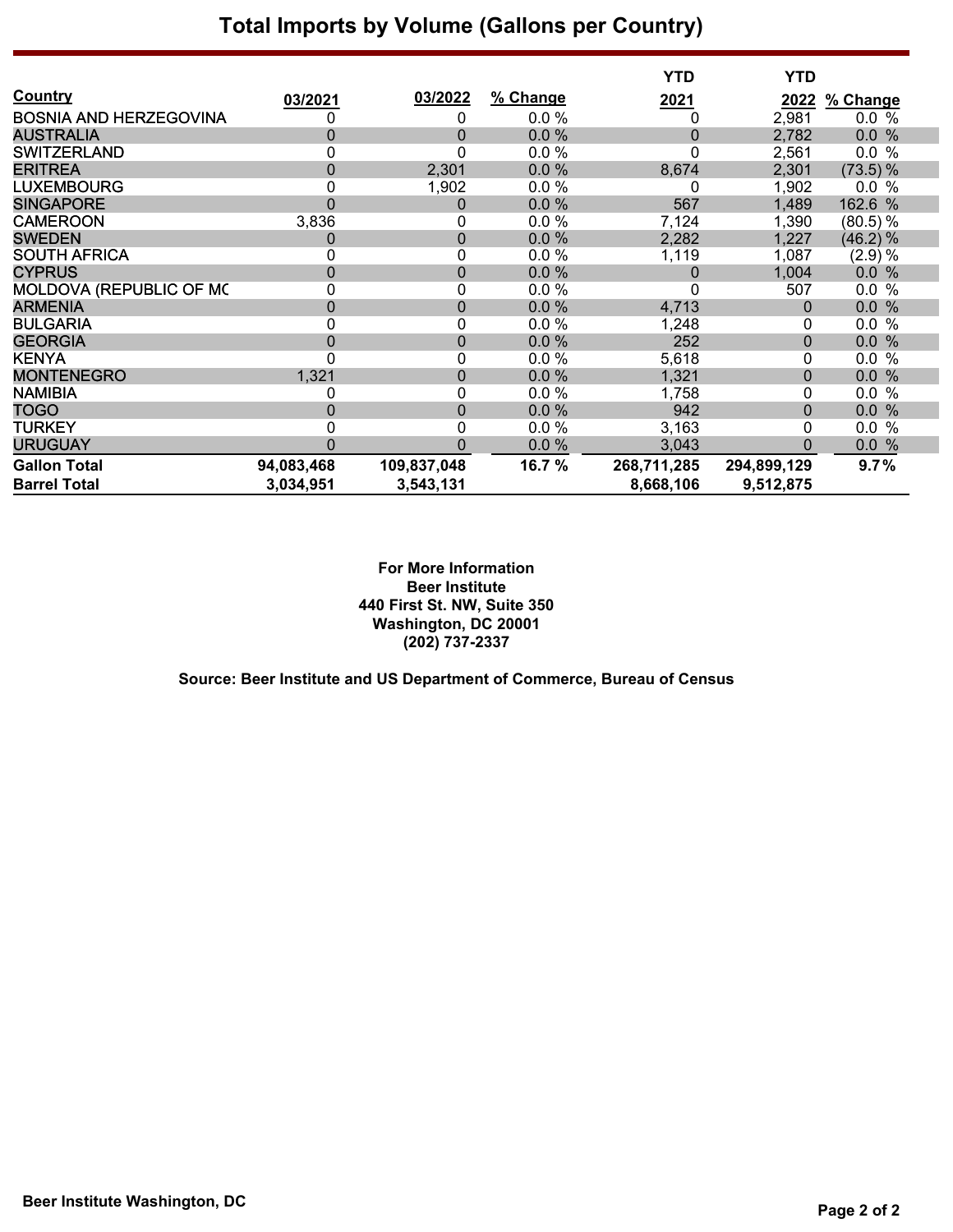

### **5/4/2022**

# **Total Imports by Country (Gallons per Country)**

| Country                       | 03/2021        | 03/2022          | % Change   | <b>2021 YTD</b> | <b>2022 YTD</b> | % Change   |
|-------------------------------|----------------|------------------|------------|-----------------|-----------------|------------|
| <b>ARGENTINA</b>              | 2,639          | 10,554           | 300.0%     | 6,260           | 10,554          | 68.6%      |
| <b>ARMENIA</b>                | $\overline{0}$ | $\mathbf 0$      | 0.0%       | 4,713           | $\mathbf{0}$    | 0.0%       |
| <b>AUSTRALIA</b>              | $\Omega$       | 0                | 0.0%       | 0               | 2,782           | 0.0%       |
| <b>AUSTRIA</b>                | 33,976         | 23,226           | $(31.6)\%$ | 88,053          | 115,425         | 31.1 %     |
| <b>BELGIUM</b>                | 4,359,633      | 408,921          | $(90.6)\%$ | 15,026,720      | 1,570,666       | $(89.6)\%$ |
| <b>BOSNIA AND HERZEGOVINA</b> | $\mathbf{0}$   | $\pmb{0}$        | 0.0%       | $\mathbf 0$     | 2,981           | 0.0%       |
| <b>BRAZIL</b>                 | 916            | 23,158           | 2428.4 %   | 3,072           | 30,721          | 900.0%     |
| <b>BULGARIA</b>               | $\Omega$       | $\mathbf{0}$     | 0.0 %      | 1,248           | $\mathbf{0}$    | 0.0%       |
| <b>CAMEROON</b>               | 3,836          | 0                | 0.0 %      | 7,124           | 1,390           | $(80.5)\%$ |
| <b>CANADA</b>                 | 2,330,504      | 3,092,597        | 32.7 %     | 7,720,362       | 7,883,818       | 2.1%       |
| <b>COLOMBIA</b>               | 17,575         | 3,515            | $(80.0)\%$ | 20,655          | 14,060          | (31.9)%    |
| <b>COSTA RICA</b>             | 4,430          | $\mathbf 0$      | 0.0%       | 18,325          | 14,585          | (20.4)%    |
| <b>CROATIA</b>                | 0              | 0                | 0.0%       | 0               | 3,038           | 0.0%       |
| <b>CYPRUS</b>                 | $\Omega$       | $\mathbf 0$      | 0.0%       | $\overline{0}$  | 1,004           | $0.0 \%$   |
| <b>CZECH REPUBLIC</b>         | 185,124        | 247,992          | 34.0 %     | 440,778         | 573,544         | 30.1 %     |
| <b>DENMARK</b>                | 58,301         | 68,842           | 18.1 %     | 149,509         | 144,846         | $(3.1)\%$  |
| <b>DOMINICAN REPUBLIC</b>     | 70,248         | 10,006           | $(85.8)\%$ | 77,630          | 13,697          | (82.4)%    |
| <b>ECUADOR</b>                | 2,488          | 3,365            | 35.3 %     | 7,111           | 7,647           | 7.5 %      |
| EL SALVADOR                   | 55,739         | 0                | 0.0%       | 85,574          | 5,938           | $(93.1)\%$ |
| <b>ERITREA</b>                | $\Omega$       | 2,301            | 0.0 %      | 8,674           | 2,301           | $(73.5)\%$ |
| <b>ESTONIA</b>                | 5,833          | 34,998           | 500.0%     | 31,168          | 34,998          | 12.3 %     |
| <b>ETHIOPIA</b>               | $\Omega$       | 4,285            | 0.0%       | $\mathbf 0$     | 9,490           | 0.0%       |
| <b>FRANCE</b>                 | 87,377         | 121,504          | 39.1 %     | 242,607         | 211,103         | $(13.0)\%$ |
| <b>GEORGIA</b>                | $\Omega$       | $\mathbf 0$      | 0.0 %      | 252             | $\mathbf 0$     | 0.0%       |
| <b>GERMANY (FEDERAL REPUB</b> | 1,204,781      | 1,037,377        | (13.9)%    | 2,747,777       | 2,555,238       | (7.0)%     |
| <b>GHANA</b>                  | $\mathbf{0}$   | 2,385            | 0.0%       | $\mathbf 0$     | 4,846           | $0.0 \%$   |
| <b>GREECE</b>                 | 2,955          | 18,647           | 531.1 %    | 31,551          | 60,125          | 90.6%      |
| <b>GUATEMALA</b>              | 121,933        | 131,880          | 8.2%       | 331,165         | 370,028         | 11.7 %     |
| <b>HONDURAS</b>               | 3,961          | 0                | 0.0%       | 51,498          | 7,923           | $(84.6)\%$ |
| <b>HONG KONG</b>              | 494            | 4,662            | 844.2%     | 3,277           | 6,552           | 100.0%     |
| <b>ICELAND</b>                | 7,799          | 22,558           | 189.3 %    | 68,796          | 36,084          | (47.6)%    |
| <b>INDIA</b>                  | 29,579         | 39,761           | 34.4 %     | 76,941          | 123,273         | 60.2 %     |
| <b>IRELAND</b>                | 2,295,010      | 4,080,597        | 77.8 %     | 9,754,886       | 10,991,024      | 12.7 %     |
| <b>ISRAEL</b>                 | $\overline{0}$ | $\mathbf 0$      | $0.0 \%$   | $\mathbf{0}$    | 9,490           | $0.0 \%$   |
| <b>ITALY</b>                  | 536,506        | 726,245          | 35.4 %     | 3,390,625       | 2,463,496       | $(27.3)\%$ |
| <b>JAMAICA</b>                | 465,972        | 279,756          | $(40.0)\%$ | 1,177,999       | 779,916         | $(33.8)\%$ |
| <b>JAPAN</b>                  | 30,327         | 104,136          | 243.4 %    | 114,539         | 322,291         | 181.4 %    |
| <b>KENYA</b>                  | $\mathbf{0}$   | $\boldsymbol{0}$ | 0.0%       | 5,618           | $\mathbf 0$     | 0.0%       |
| LAOS (LAO PEOPLE'S DEMO       | 0              | 2,511            | 0.0%       | 16,324          | 10,022          | $(38.6)\%$ |
| <b>LEBANON</b>                | $\Omega$       | 602              | $0.0 \%$   | 5,478           | 3,163           | $(42.3)\%$ |
| <b>LITHUANIA</b>              | 5,875          | 20,555           | 249.9 %    | 12,195          | 20,555          | 68.6%      |
| <b>LUXEMBOURG</b>             | $\mathbf 0$    | 1,902            | 0.0%       | 0               | 1,902           | $0.0 \%$   |
| <b>MAINLAND CHINA</b>         | 33,763         | 159,973          | 373.8 %    | 94,773          | 308,885         | 225.9 %    |
| <b>MEXICO</b>                 | 71,197,959     | 88,115,268       | 23.8 %     | 193,978,422     | 236,395,158     | 21.9%      |
| MOLDOVA (REPUBLIC OF MC       | 0              | 0                | 0.0%       | 0               | 507             | $0.0 \%$   |
| <b>MONTENEGRO</b>             | 1,321          | $\pmb{0}$        | $0.0 \%$   | 1,321           | 0               | $0.0 \%$   |
| <b>MOROCCO</b>                | 0              | 3,264            | 0.0%       | 0               | 3,264           | $0.0 \%$   |
| <b>NAMIBIA</b>                | $\mathbf 0$    | $\mathbf 0$      | $0.0 \%$   | 1,758           | $\Omega$        | $0.0 \%$   |
| <b>NETHERLANDS</b>            | 9,215,022      | 10,207,193       | 10.8 %     | 29,366,237      | 27,439,081      | (6.6)%     |
| <b>NEW ZEALAND</b>            | 17,746         | 0                | 0.0%       | 33,668          | 33,708          | 0.1%       |
| <b>NICARAGUA</b>              | 131,246        | 40,548           | $(69.1)\%$ | 194,416         | 173,952         | $(10.5)\%$ |
| <b>NIGERIA</b>                | 7,708          | 1,500            | $(80.5)\%$ | 10,165          | 8,100           | $(20.3)\%$ |
| <b>NORWAY</b>                 | 4,565          | $\mathbf 0$      | 0.0%       | 4,565           | 5,842           | 28.0%      |
|                               |                |                  |            |                 |                 |            |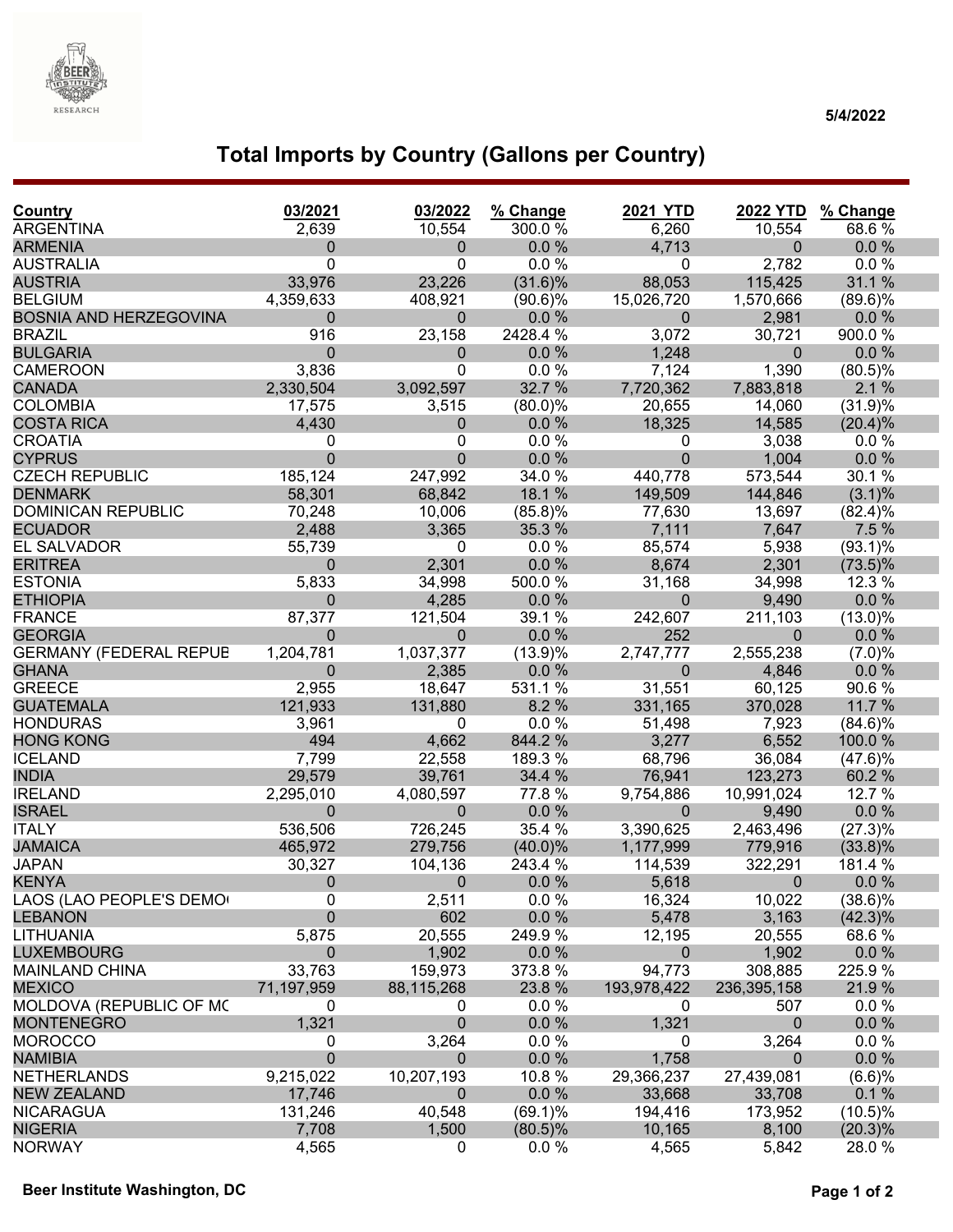## **Total Imports by Country (Gallons per Country)**

| <b>Country</b>          | 03/2021      | 03/2022     | % Change   | <b>2021 YTD</b> | <b>2022 YTD</b> | % Change   |
|-------------------------|--------------|-------------|------------|-----------------|-----------------|------------|
| <b>PERU</b>             | 17,574       | 57,093      | 224.9 %    | 96,810          | 131,601         | 35.9%      |
| <b>PHILIPPINES</b>      | 0            | 5,858       | $0.0 \%$   | 8,787           | 5,858           | $(33.3)\%$ |
| <b>POLAND</b>           | 972,904      | 75,162      | $(92.3)\%$ | 1,567,157       | 303,082         | (80.7)%    |
| <b>PORTUGAL</b>         | 5,404        | 22,344      | 313.4 %    | 27,815          | 108,056         | 288.5%     |
| <b>ROMANIA</b>          | 0            | 0           | 0.0%       | 2,510           | 5,178           | 106.3 %    |
| <b>RUSSIA</b>           | 0            | 0           | 0.0%       | 40,941          | 22,166          | (45.9)%    |
| <b>SERBIA</b>           | 0            | 2,642       | 0.0%       | 6,178           | 4,159           | $(32.7)\%$ |
| <b>SINGAPORE</b>        | 0            | 0           | 0.0%       | 567             | 1,489           | 162.6 %    |
| <b>SOUTH AFRICA</b>     | $\Omega$     | 0           | 0.0%       | 1,119           | 1,087           | (2.9)%     |
| SOUTH KOREA (REPUBLIC O | 49,789       | 121,468     | 144.0 %    | 202,843         | 267,524         | 31.9%      |
| <b>SPAIN</b>            | 86,420       | 118,030     | 36.6%      | 205,594         | 246,555         | 19.9 %     |
| <b>SWEDEN</b>           | $\mathbf{0}$ | 0           | 0.0%       | 2,282           | 1,227           | (46.2)%    |
| <b>SWITZERLAND</b>      | $\Omega$     | 0           | $0.0 \%$   | 0               | 2,561           | $0.0 \%$   |
| <b>TAIWAN</b>           | 25,107       | 2,615       | $(89.6)\%$ | 57,125          | 41,546          | (27.3)%    |
| <b>THAILAND</b>         | 32,167       | 69,974      | 117.5 %    | 67,906          | 153,076         | 125.4 %    |
| <b>TOGO</b>             | 0            | 0           | 0.0%       | 942             | 0               | 0.0%       |
| <b>TURKEY</b>           | 0            | 0           | 0.0%       | 3,163           | 0               | 0.0%       |
| <b>UKRAINE</b>          | 3,669        | 0           | 0.0%       | 23,453          | 10,468          | (55.4)%    |
| <b>UNITED KINGDOM</b>   | 199,861      | 204,156     | 2.2%       | 570,871         | 518,109         | (9.2)%     |
| <b>URUGUAY</b>          | 0            | 0           | $0.0 \%$   | 3,043           | 0               | 0.0%       |
| <b>VIETNAM</b>          | 157,431      | 101,122     | (35.8)%    | 408,350         | 286,374         | $(29.9)\%$ |
| <b>Gallon Total</b>     | 94.083.468   | 109,837,048 | 16.7 %     | 268,711,285     | 294,899,129     | 9.7%       |
| <b>Barrel Total</b>     | 3,034,951    | 3,543,131   |            | 8,668,106       | 9,512,875       |            |

#### **For More Information Beer Institute 440 First St. NW, Suite 350 Washington, DC 20001 (202) 737-2337**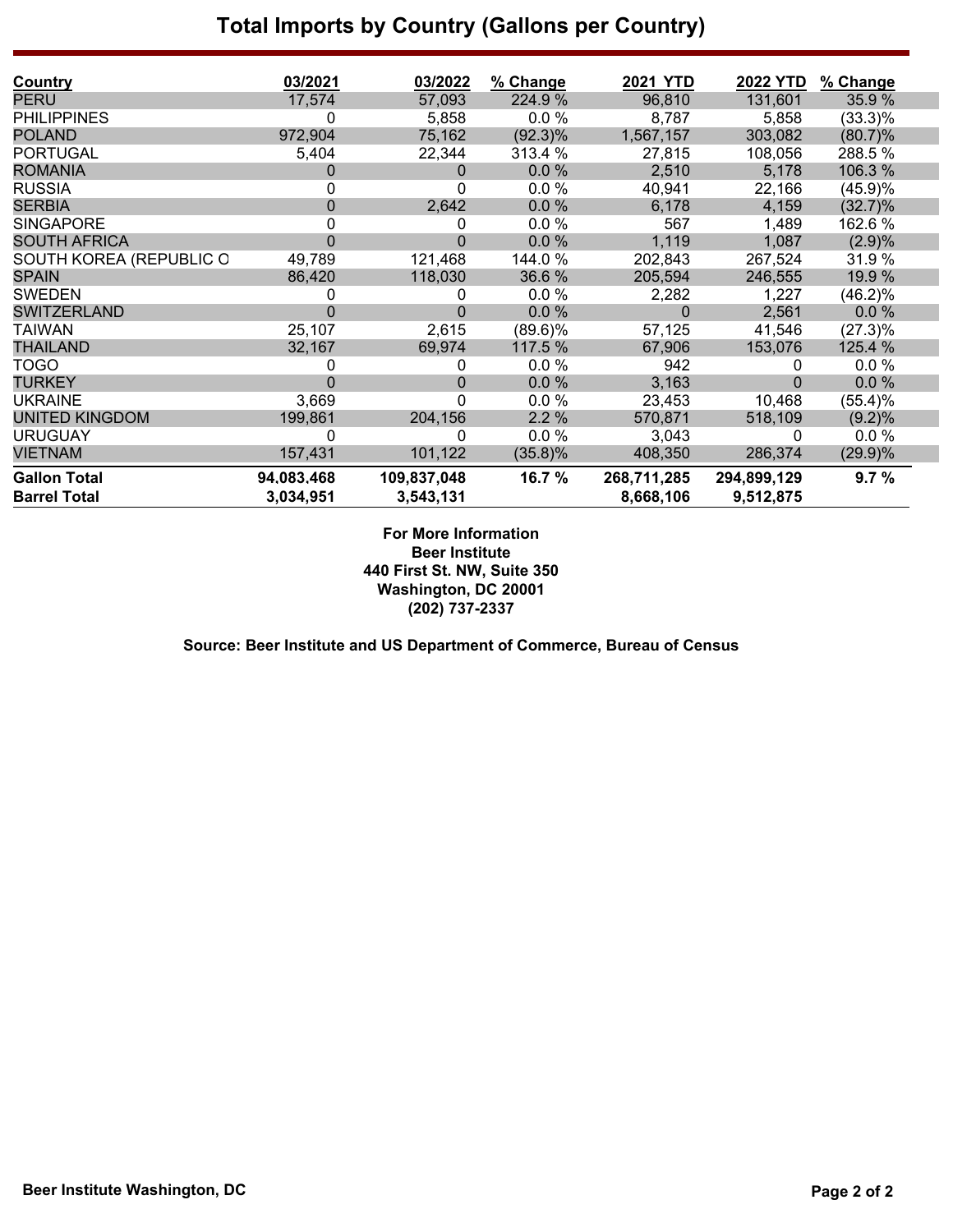

## **Total Imports Non Alcoholic by Country (Gallons per Country)**

| <b>Country</b>                | 03/2021      | 03/2022        | % Change   | 2021 YTD    | <b>2022 YTD</b> | % Change |  |
|-------------------------------|--------------|----------------|------------|-------------|-----------------|----------|--|
| <b>BELGIUM</b>                | 1,004        | 0              | 0.0%       | 1,004       | 0               | $0.0 \%$ |  |
| <b>CANADA</b>                 | 32,903       | 24,518         | $(25.5)\%$ | 60,798      | 72,736          | 19.6 %   |  |
| <b>CYPRUS</b>                 | 0            | 0              | $0.0 \%$   | 0           | 24,308          | 0.0%     |  |
| <b>DENMARK</b>                | $\Omega$     | $\overline{0}$ | 0.0%       | $\mathbf 0$ | 523             | 0.0%     |  |
| <b>GERMANY (FEDERAL REPUB</b> | 275,294      | 154,847        | (43.8)%    | 638,455     | 607,704         | (4.8)%   |  |
| <b>IRELAND</b>                | $\Omega$     | 82,138         | 0.0%       | 0           | 146,675         | 0.0%     |  |
| <b>ISRAEL</b>                 | 3,515        | 5,800          | 65.0%      | 10,896      | 9,931           | (8.9)%   |  |
| <b>JAPAN</b>                  | $\Omega$     | 333            | 0.0%       | 200         | 333             | 66.7%    |  |
| <b>LEBANON</b>                | 0            | 1,903          | 0.0%       | 0           | 1,903           | 0.0%     |  |
| <b>NETHERLANDS</b>            | 483,809      | 825,958        | 70.7 %     | 2,084,061   | 2,003,593       | (3.9)%   |  |
| <b>NIGERIA</b>                | 0            | 2,720          | $0.0 \%$   | 0           | 2,720           | $0.0 \%$ |  |
| <b>PAKISTAN</b>               | $\Omega$     | $\mathbf 0$    | 0.0%       | $\mathbf 0$ | 5,896           | 0.0%     |  |
| <b>PORTUGAL</b>               | $\mathbf{0}$ | 0              | $0.0 \%$   | 1,025       | 0               | 0.0 %    |  |
| <b>SPAIN</b>                  | 2,285        | $\mathbf 0$    | 0.0%       | 7,304       | $\Omega$        | 0.0%     |  |
| <b>TURKEY</b>                 | 0            | 22,178         | 0.0%       | 0           | 58,834          | 0.0%     |  |
| <b>UNITED KINGDOM</b>         | 9,962        | 7,909          | $(20.6)\%$ | 40,751      | 26,313          | (35.4)%  |  |
| <b>Total</b>                  | 808,772      | 1,128,304      | 39.5 %     | 2,844,494   | 2,961,469       | 4.1 %    |  |
| <b>Barrel Total</b>           | 26,089       | 36,397         |            | 91,758      | 95,531          |          |  |

#### **For More Information Beer Institute 440 First St. NW, Suite 350 Washington, DC 20001 (202) 737-2337**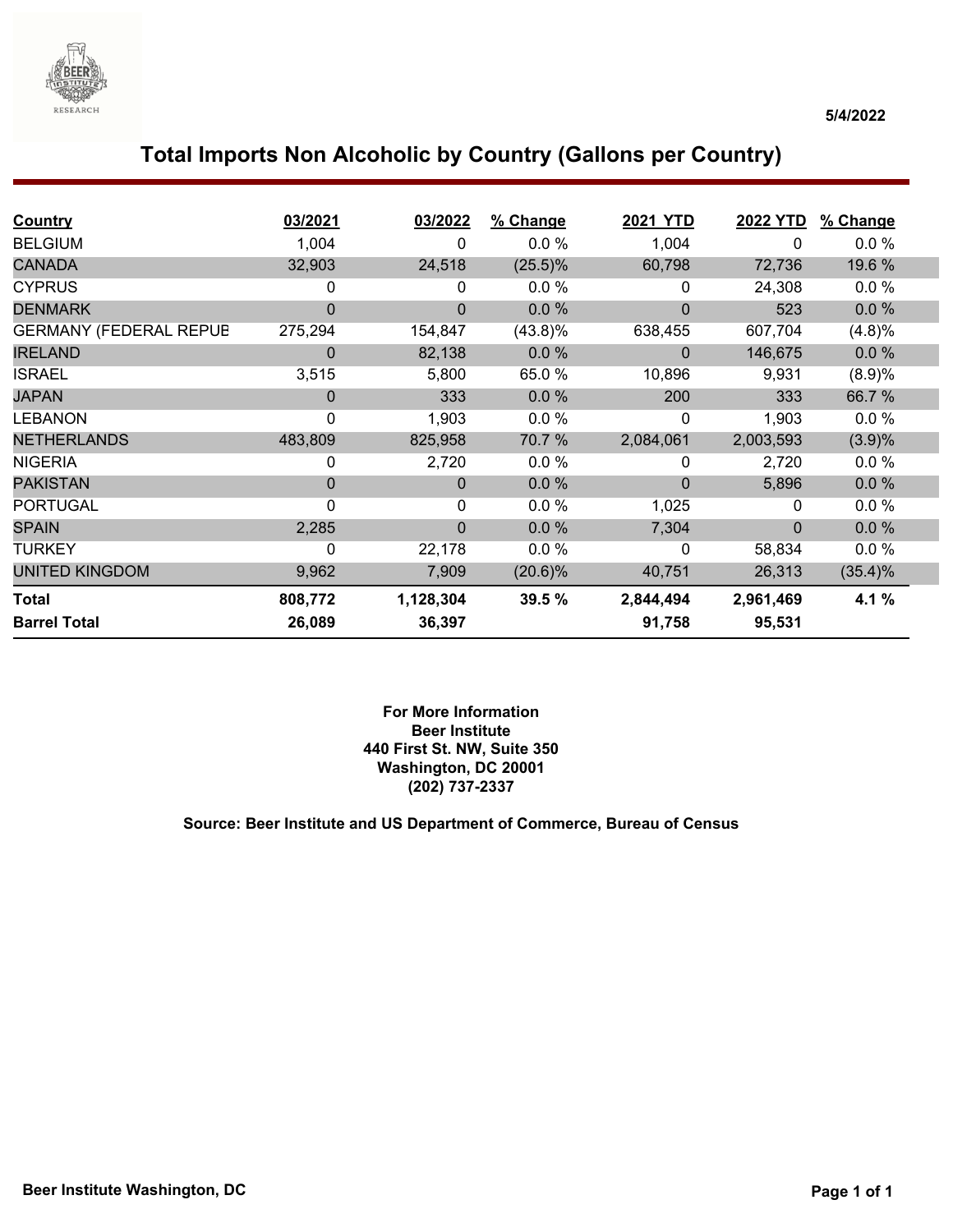

#### **5/4/2022**

# **Total Exports by Country (Gallons per Country)**

| Country<br><b>ANGUILLA</b>    | 03/2021<br>71 | 03/2022<br>5,197 | % Change<br>7240.3% | <b>2021 YTD</b><br>4,923 | <b>2022 YTD</b><br>14,902 | % Change<br>202.7 % |
|-------------------------------|---------------|------------------|---------------------|--------------------------|---------------------------|---------------------|
| <b>ARGENTINA</b>              | 6,804         | 25,873           | 280.3%              | 18,592                   | 61,153                    | 228.9 %             |
| <b>ARUBA</b>                  | 5,122         | 22,638           | 342.0%              | 26,741                   | 45,168                    | 68.9 %              |
| <b>AUSTRALIA</b>              | 78,221        | 28,451           | $(63.6)\%$          | 205,272                  | 145,299                   | (29.2) %            |
| <b>BAHAMAS</b>                | 60,558        | 6,424            | $(89.4)\%$          | 217,112                  | 165,148                   | (23.9) %            |
| <b>BAHRAIN</b>                | $\mathbf 0$   | 4,853            | 0.0%                | 3,088                    | 9,933                     | 221.7 %             |
| <b>BARBADOS</b>               | 1,002         | 1,720            | 71.6 %              | 1,863                    | 7,626                     | 309.4 %             |
| <b>BELGIUM</b>                | 25,553        | 42,677           | 67.0%               | 103,930                  | 66,236                    | (36.3) %            |
| <b>BELIZE</b>                 | 0             | 0                | 0.0%                | 0                        | 16,506                    | 0.0 %               |
| <b>BERMUDA</b>                | 12,881        | 8,515            | $(33.9)\%$          | 43,767                   | 28,665                    | (34.5) %            |
| <b>BRAZIL</b>                 | 100,833       | 3,277            | $(96.8)\%$          | 334,520                  | 98,629                    | (70.5) %            |
| <b>BRITISH VIRGIN ISLANDS</b> | 6,746         | 6,823            | 1.1%                | 42,842                   | 18,720                    | (56.3) %            |
| <b>CANADA</b>                 | 1,133,032     | 1,298,922        | 14.6 %              | 2,240,554                | 2,360,487                 | 5.4 %               |
| <b>CAYMAN ISLANDS</b>         | 20,577        | 41,759           | 102.9 %             | 67,072                   | 108,847                   | 62.3 %              |
| <b>CHILE</b>                  | 2,807,948     | 2,983,743        | 6.3 %               | 8,991,446                | 6,633,626                 | (26.2) %            |
| <b>COLOMBIA</b>               | 100,346       | 111,498          | 11.1 %              | 386,598                  | 340,571                   | (11.9) %            |
| <b>COSTA RICA</b>             | 251,115       | 340,960          | 35.8 %              | 522,727                  | 661,007                   | 26.5 %              |
| <b>CURACAO</b>                | 22,788        | 64,401           | 182.6 %             | 78,281                   | 138,396                   | 76.8 %              |
| <b>CZECH REPUBLIC</b>         | 143           | 0                | $0.0 \%$            | 143                      | 80                        | (43.7) %            |
| <b>DENMARK</b>                | 94,629        | 82,087           | $(13.3)\%$          | 210,822                  | 144,582                   | (31.4) %            |
| <b>DOMINICAN REPUBLIC</b>     | 108,387       | 228,096          | 110.5 %             | 272,949                  | 1,563,447                 | 472.8 %             |
| <b>ECUADOR</b>                | $\mathbf 0$   | 19,847           | $0.0 \%$            | $\mathbf 0$              | 130,069                   | 0.0 %               |
| EL SALVADOR                   | 124,025       | 439,494          | 254.4 %             | 164,830                  | 1,320,203                 | 701.0 %             |
| <b>FINLAND</b>                | 2,421         | 0                | 0.0 %               | 7,798                    | 2,250                     | (71.2) %            |
| <b>FRANCE</b>                 | 62,275        | 4,056            | $(93.5)\%$          | 130,904                  | 12,772                    | (90.2) %            |
| <b>FRENCH POLYNESIA</b>       | 2,345         | $\mathbf 0$      | 0.0 %               | 5,406                    | $\mathbf{0}$              | 0.0 %               |
| <b>GERMANY (FEDERAL REPUE</b> | 5,059         | 72               | $(98.6)\%$          | 11,750                   | 23,547                    | 100.4 %             |
| <b>GHANA</b>                  | 6,554         | 13,108           | 100.0%              | 16,385                   | 19,662                    | 20.0 %              |
| <b>GREECE</b>                 | 0             | 0                | $0.0 \%$            | 0                        | 2,149                     | 0.0 %               |
| <b>GUATEMALA</b>              | 92,893        | 273,397          | 194.3 %             | 214,601                  | 621,355                   | 189.5 %             |
| <b>GUYANA</b>                 | 0             | 37,323           | 0.0 %               | 0                        | 43,877                    | 0.0 %               |
| <b>HAITI</b>                  | $\mathbf 0$   | 1,490            | 0.0 %               | $\boldsymbol{0}$         | 1,490                     | 0.0 %               |
| <b>HONDURAS</b>               | 1,555,271     | 1,664,990        | 7.1 %               | 3,547,648                | 2,768,212                 | (22.0) %            |
| <b>HONG KONG</b>              | 3,064         | 0                | $0.0 \%$            | 26,373                   | 10,667                    | (59.6) %            |
| <b>ICELAND</b>                | 1,080         | 50,570           | 4580.4 %            | 2,664                    | 123,570                   | 4,538.2 %           |
| <b>IRELAND</b>                | 27,287        | 17,149           | $(37.2)\%$          | 60,213                   | 41,752                    | (30.7) %            |
| <b>ITALY</b>                  | 13,458        | 36,210           | 169.1 %             | 39,606                   | 55,803                    | 40.9 %              |
| <b>JAMAICA</b>                | 591           | $\pmb{0}$        | 0.0 %               | 4,051                    | 2,739                     | (32.4) %            |
| <b>JAPAN</b>                  | 265,353       | 185,342          | $(30.2)\%$          | 473,120                  | 595,361                   | 25.8 %              |
| <b>LATVIA</b>                 | 5,834         | $\pmb{0}$        | $0.0 \%$            | 8,751                    | $\boldsymbol{0}$          | 0.0 %               |
| LITHUANIA                     | 2,947         | 4,411            | 49.7 %              | 2,947                    | 4,411                     | 49.7 %              |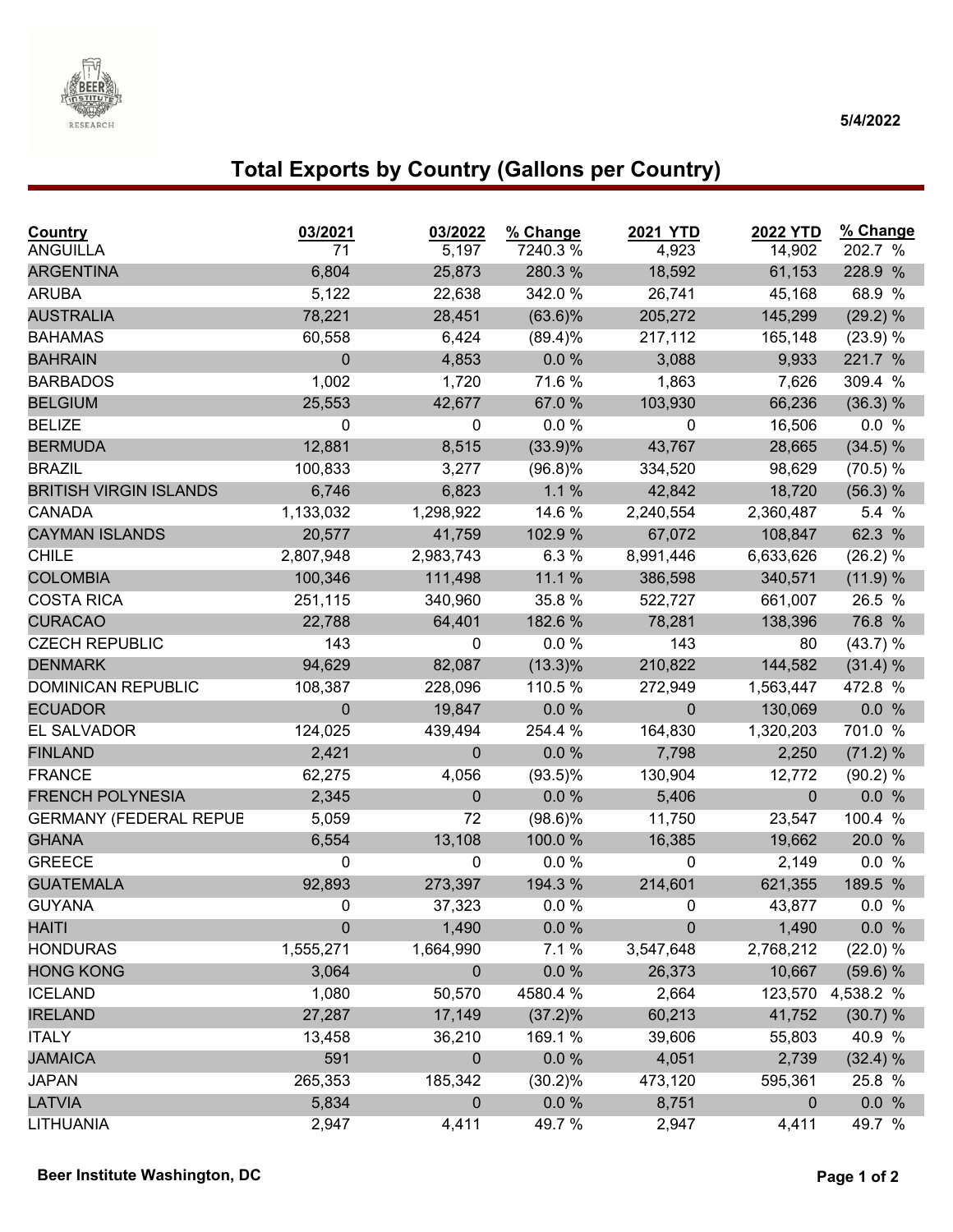## **Total Exports by Country (Gallons per Country)**

| Country                        | 03/2021     | 03/2022     | % Change   | <b>2021 YTD</b> | <b>2022 YTD</b> | % Change   |
|--------------------------------|-------------|-------------|------------|-----------------|-----------------|------------|
| <b>MAINLAND CHINA</b>          | 128,272     | 293,676     | 129.0 %    | 313,160         | 757,563         | 141.9 %    |
| <b>MALAYSIA</b>                | 6,050       | 22,674      | 274.8%     | 12,377          | 32,379          | 161.6 %    |
| <b>MARSHALL ISLANDS</b>        | $\mathbf 0$ | $\mathbf 0$ | 0.0 %      | 0               | 1,575           | 0.0 %      |
| <b>MEXICO</b>                  | 1,297,640   | 591,508     | (54.4)%    | 3,768,536       | 1,266,026       | (66.4) %   |
| <b>MICRONESIA</b>              | 3,712       | 0           | $0.0 \%$   | 3,712           | 8,672           | 133.6 %    |
| <b>MOROCCO</b>                 | 15,308      | 49,777      | 225.2 %    | 85,928          | 113,105         | 31.6 %     |
| <b>NETHERLANDS</b>             | 154,632     | 150,965     | $(2.4)\%$  | 383,953         | 257,294         | $(33.0)$ % |
| <b>NEW ZEALAND</b>             | 8,125       | 3,342       | (58.9)%    | 20,226          | 30,883          | 52.7 %     |
| <b>NICARAGUA</b>               | $\mathbf 0$ | $\mathbf 0$ | $0.0 \%$   | 2,874           | $\mathbf{0}$    | 0.0 %      |
| <b>NORWAY</b>                  | 7,563       | 23,481      | 210.5%     | 11,402          | 23,481          | 105.9 %    |
| <b>OMAN</b>                    | 29,920      | 103,980     | 247.5 %    | 210,093         | 421,864         | 100.8 %    |
| <b>PANAMA</b>                  | 1,063,851   | 1,898,933   | 78.5 %     | 2,563,251       | 4,591,215       | 79.1 %     |
| <b>PARAGUAY</b>                | 65,987      | 127,138     | 92.7 %     | 484,244         | 586,175         | 21.1 %     |
| PERU                           | 81,628      | 11,635      | $(85.8)\%$ | 162,016         | 15,102          | (90.7) %   |
| QATAR                          | $\pmb{0}$   | $\pmb{0}$   | 0.0 %      | 7,941           | $\mathbf{0}$    | 0.0 %      |
| <b>RUSSIA</b>                  | 6,894       | 0           | 0.0%       | 24,551          | 5,049           | (79.4) %   |
| <b>SINGAPORE</b>               | 131,781     | 111,384     | $(15.5)\%$ | 238,649         | 181,674         | (23.9) %   |
| <b>SINT MAARTEN</b>            | 4,810       | 17,564      | 265.2 %    | 86,435          | 98,426          | 13.9 %     |
| <b>SOUTH AFRICA</b>            | $\mathbf 0$ | $\mathbf 0$ | $0.0 \%$   | 4,534           | $\mathbf{0}$    | 0.0 %      |
| SOUTH KOREA (REPUBLIC O        | 507,471     | 318,362     | $(37.3)\%$ | 1,156,846       | 846,049         | (26.9) %   |
| <b>SPAIN</b>                   | 26,489      | 16,442      | (37.9)%    | 35,564          | 25,891          | (27.2) %   |
| <b>SURINAME</b>                | $\mathbf 0$ | 5,583       | 0.0%       | 0               | 9,166           | 0.0 %      |
| <b>SWEDEN</b>                  | 108,582     | 55,940      | $(48.5)\%$ | 257,925         | 211,075         | (18.2) %   |
| <b>SWITZERLAND</b>             | 4,587       | 5,305       | 15.6 %     | 27,375          | 15,462          | (43.5) %   |
| <b>TAIWAN</b>                  | 82,230      | 67,790      | (17.6)%    | 226,568         | 95,701          | (57.8) %   |
| <b>THAILAND</b>                | 10,798      | 6,033       | $(44.1)\%$ | 28,184          | 19,463          | (30.9) %   |
| <b>TRINIDAD AND TOBAGO</b>     | 13,115      | 6,517       | $(50.3)\%$ | 23,947          | 17,101          | (28.6) %   |
| <b>TURKS AND CAICOS ISLAND</b> | 7,785       | 15,425      | 98.1%      | 27,440          | 40,183          | 46.4 %     |
| <b>UKRAINE</b>                 | 1,567       | $\mathbf 0$ | 0.0%       | 12,621          | 3,349           | (73.5) %   |
| UNITED ARAB EMIRATES           | 22,437      | 0           | 0.0%       | 78,730          | 43,234          | (45.1) %   |
| <b>UNITED KINGDOM</b>          | 175,100     | 115,106     | $(34.3)\%$ | 411,435         | 257,544         | (37.4) %   |
| <b>URUGUAY</b>                 | 10,912      | 40,031      | 266.9%     | 85,227          | 113,829         | 33.6 %     |
| <b>VENEZUELA</b>               | $\mathbf 0$ | 1,083       | 0.0%       | 8,878           | 1,083           | (87.8) %   |
| <b>Total</b>                   | 10,984,457  | 12,115,046  | 10.3 %     | 29,254,917      | 28,498,532      | (2.6)%     |
| <b>Barrel Total</b>            | 354,337     | 390,808     | 10.3 %     | 943,707         | 919,307         | $(2.6)\%$  |

#### **For More Information Beer Institute 440 First St. NW, Suite 350 Washington, DC 20001 (202) 737-2337**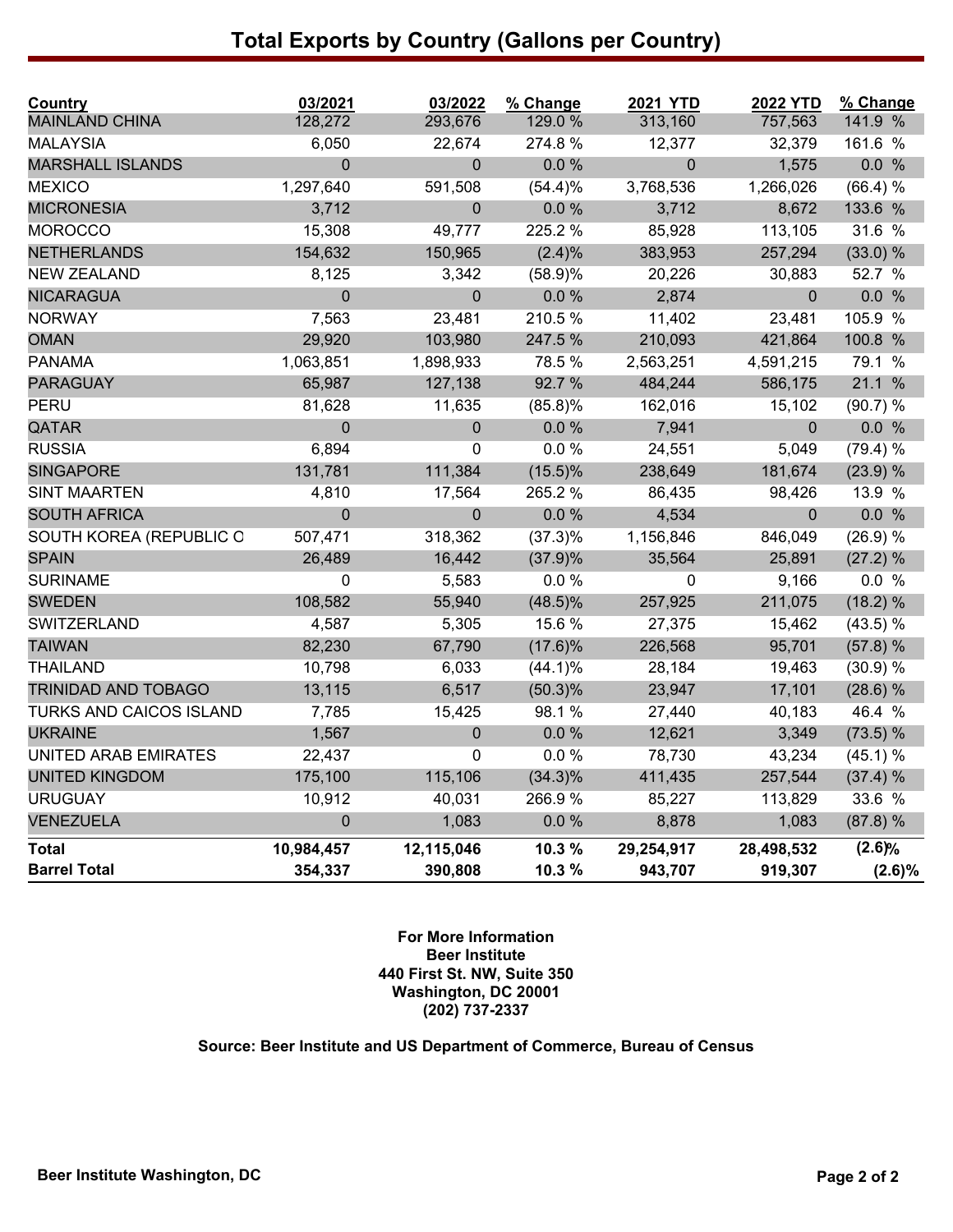

## **Total Exports Non Alcoholic by Country (Gallons per Country)**

| <b>Country</b>                 | 03/2021        | 03/2022          | % Change   | <b>2021 YTD</b> | <b>2022 YTD</b> | % Change   |
|--------------------------------|----------------|------------------|------------|-----------------|-----------------|------------|
| <b>ANGUILLA</b>                | 0              | 758              | 0.0%       | 0               | 758             | 0.0%       |
| <b>ARUBA</b>                   | $\Omega$       | $\Omega$         | 0.0%       | 17,920          | $\Omega$        | 0.0%       |
| <b>AUSTRALIA</b>               | 35,248         | 13,885           | (60.6)%    | 37,813          | 40,553          | 7.3 %      |
| <b>BAHRAIN</b>                 | 14,286         | 0                | 0.0%       | 14,286          | 0               | 0.0%       |
| <b>BELIZE</b>                  | 0              | 0                | 0.0%       | 0               | 1,262           | 0.0%       |
| <b>BRITISH VIRGIN ISLANDS</b>  | $\mathbf 0$    | 1,886            | 0.0%       | $\overline{0}$  | 1,886           | 0.0%       |
| <b>CANADA</b>                  | 23,647         | 12,271           | (48.1)%    | 72,790          | 50,989          | $(30.0)\%$ |
| <b>CHILE</b>                   | $\mathbf 0$    | 0                | $0.0\%$    | 0               | 898             | $0.0\%$    |
| <b>COSTA RICA</b>              | 0              | 0                | 0.0%       | 468             | 0               | 0.0%       |
| <b>DOMINICA</b>                | $\Omega$       | 452              | 0.0 %      | $\overline{0}$  | 452             | 0.0%       |
| <b>DOMINICAN REPUBLIC</b>      | 174            | 0                | 0.0%       | 174             | 0               | 0.0 %      |
| <b>EL SALVADOR</b>             | $\Omega$       | $\mathbf 0$      | 0.0%       | 2,618           | $\overline{0}$  | 0.0%       |
| <b>GUATEMALA</b>               | 0              | 0                | 0.0 %      | 4,892           | 0               | 0.0%       |
| <b>HONDURAS</b>                | $\overline{0}$ | 4,516            | 0.0%       | $\overline{0}$  | 9,547           | 0.0%       |
| <b>ISRAEL</b>                  | 7,709          | 0                | 0.0 %      | 7,709           | 0               | $0.0 \%$   |
| <b>JAMAICA</b>                 | $\Omega$       | 11,785           | 0.0%       | $\mathbf 0$     | 18,095          | 0.0%       |
| <b>JAPAN</b>                   | $\Omega$       | 450              | 0.0 %      | 0               | 450             | 0.0 %      |
| <b>MEXICO</b>                  | 64,173         | 16,285           | $(74.6)\%$ | 279,650         | 45,174          | (83.9)%    |
| <b>NETHERLANDS</b>             | 0              | 4,502            | 0.0%       | 23,835          | 13,505          | $(43.3)\%$ |
| <b>PANAMA</b>                  | 701            | $\boldsymbol{0}$ | 0.0%       | 16,230          | 285             | (98.2)%    |
| <b>PHILIPPINES</b>             | 82,618         | 0                | 0.0%       | 82,618          | 0               | 0.0%       |
| <b>POLAND</b>                  | $\Omega$       | $\boldsymbol{0}$ | 0.0%       | $\mathbf 0$     | 5,504           | 0.0%       |
| QATAR                          | 12,894         | 0                | 0.0%       | 12,894          | 0               | 0.0%       |
| <b>SINT MAARTEN</b>            | $\Omega$       | $\overline{0}$   | 0.0%       | 1,668           | $\overline{0}$  | 0.0%       |
| SOUTH KOREA (REPUBLIC O        | 8,721          | 1,048            | $(88.0)\%$ | 8,721           | 2,633           | $(69.8)\%$ |
| <b>SWITZERLAND</b>             | $\Omega$       | $\overline{0}$   | 0.0%       | $\Omega$        | 1,744           | 0.0%       |
| TRINIDAD AND TOBAGO            | 18,748         | 5,617            | $(70.0)\%$ | 31,691          | 23,645          | (25.4)%    |
| <b>TURKS AND CAICOS ISLAND</b> | $\mathbf 0$    | 0                | 0.0%       | 734             | 0               | 0.0%       |
| <b>UNITED ARAB EMIRATES</b>    | $\mathbf{0}$   | $\Omega$         | 0.0%       | 0               | 20,237          | 0.0%       |
| <b>UNITED KINGDOM</b>          | $\mathbf 0$    | 3,585            | 0.0%       | 20,606          | 12,719          | (38.3)%    |
| VENEZUELA                      | 0              | 0                | 0.0%       | 713             | 4,755           | 567.2 %    |
| <b>Total</b>                   | 268,920        | 77,039           | (71.4)%    | 638,031         | 255,089         | $(60.0)\%$ |
| <b>Barrel Total</b>            | 8,675          | 2,485            |            | 20,582          | 8,229           |            |

**For More Information Beer Institute 440 First St. NW, Suite 350 Washington, DC 20001 (202) 737-2337**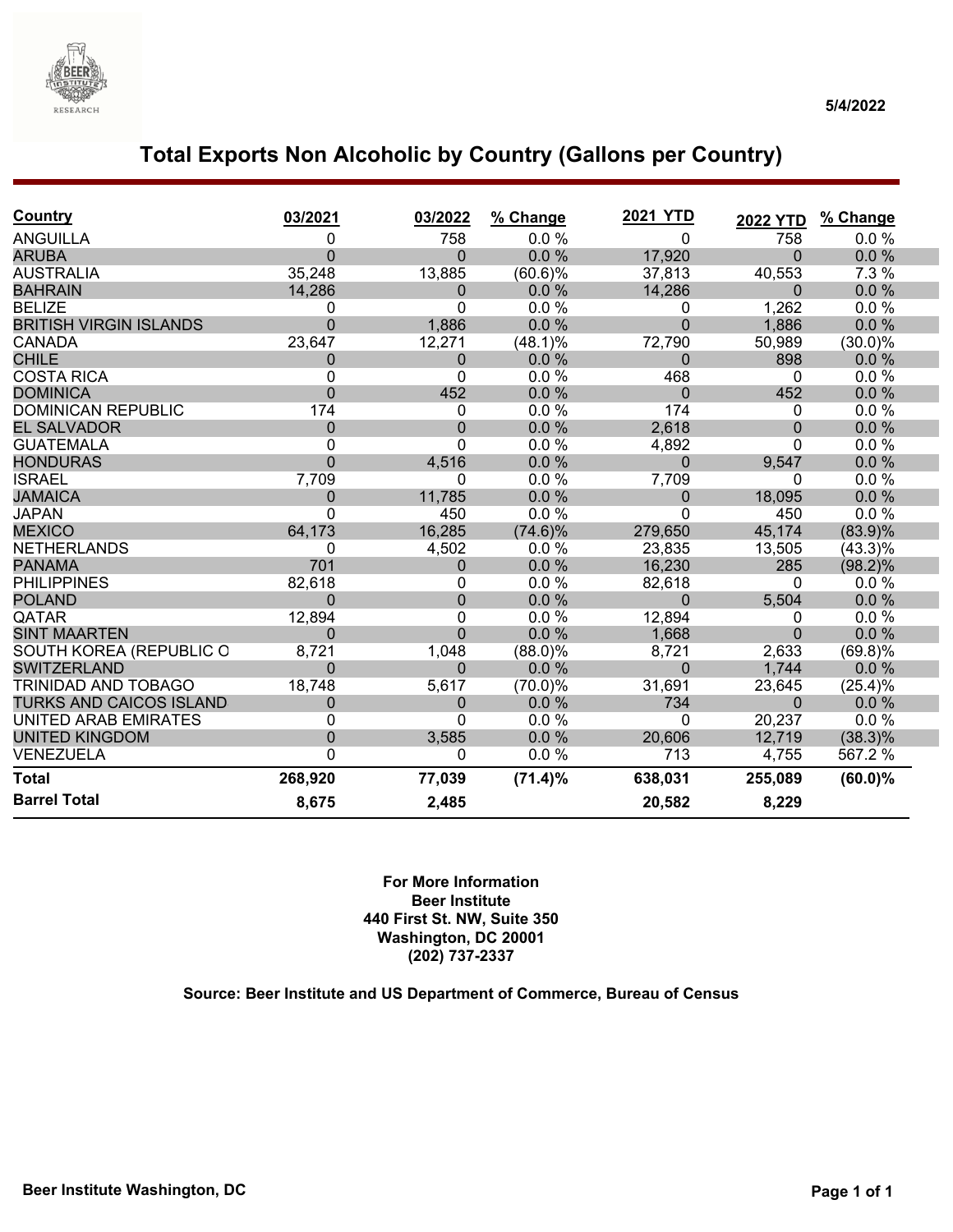

| Country<br><b>ARGENTINA</b>  | Package Type   | 03/2021     | 03/2022     | % Change      | <b>2021 YTD</b>  | 2022 YTD    | % Change             |
|------------------------------|----------------|-------------|-------------|---------------|------------------|-------------|----------------------|
|                              | <b>Bottles</b> | 2,639       | 10,554      | 300.0%        | 6,260            | 10,554      | 68.6%                |
|                              | Cans           | 0           | 0           | 0.0%          | 0                | 0           | $0.0 \%$             |
|                              | Draft          | 0           | 0           | 0.0 %         | 0                | 0           | 0.0 %                |
|                              | Total          | 2,639       | 10,554      | 300.0%        | 6,260            | 10,554      | 68.6%                |
| <b>ARMENIA</b>               |                |             |             |               |                  |             |                      |
|                              | <b>Bottles</b> | 0           | 0           | 0.0%          | 4,713            | 0           | $0.0 \%$             |
|                              | Cans           | 0           | 0           | 0.0%          | 0                | 0           | $0.0 \%$             |
|                              | Draft          | 0           | 0           | 0.0 %         | 0                | $\pmb{0}$   | 0.0 %                |
|                              | Total          | $\mathbf 0$ | $\mathbf 0$ | 0.0 %         | 4,713            | $\mathbf 0$ | (100.0)%             |
| <b>AUSTRALIA</b>             |                |             |             |               |                  |             |                      |
|                              | <b>Bottles</b> | 0           | 0           | 0.0%          | $\pmb{0}$        | 2,782       | 0.0 %                |
|                              | Cans           | 0           | 0           | 0.0 %         | 0                | 0           | 0.0 %                |
|                              | Draft          | 0           | 0           | 0.0 %         | 0                | 0           | 0.0 %                |
|                              | Total          | $\mathbf 0$ | 0           | 0.0 %         | $\mathbf 0$      | 2,782       | 0.0 %                |
| <b>AUSTRIA</b>               |                |             |             |               |                  |             |                      |
|                              | <b>Bottles</b> | 3,090       | 10,752      | 247.9%        | 13,657           | 22,589      | 65.4 %               |
|                              | Cans           | 20,742      | 6,847       | $(67.0)\%$    | 54,979           | 52,496      | (4.5)%               |
|                              | Draft          | 10,144      | 5,627       | $(44.5)\%$    | 19,417           | 40,339      | 107.8%               |
|                              | Total          | 33,976      | 23,226      | (31.6)%       | 88,053           | 115,425     | 31.1 %               |
| <b>BELGIUM</b>               |                |             |             |               |                  |             |                      |
|                              | <b>Bottles</b> | 3,912,153   | 275,079     | $(93.0)\%$    | 13,186,002       | 1,101,412   | (91.7)%              |
|                              | Cans           | 114,849     | 34,157      | $(70.3)\%$    | 318,948          | 119,016     | (62.7)%              |
|                              | Draft          | 332,631     | 99,685      | $(70.0)\%$    | 1,521,770        | 350,238     | $(77.0)\%$           |
|                              | Total          | 4,359,633   | 408,921     | $(90.6)\%$    | 15,026,720       | 1,570,666   | $(89.5)\%$           |
| <b>BOSNIA AND HERZEGOVII</b> |                |             |             |               |                  |             |                      |
|                              | <b>Bottles</b> | 0           | 0           | 0.0 %<br>0.0% | 0                | 2,981       | $0.0 \%$<br>$0.0 \%$ |
|                              | Cans<br>Draft  | 0<br>0      | 0<br>0      | 0.0 %         | 0<br>0           | 0<br>0      | $0.0 \%$             |
|                              |                |             |             |               |                  |             |                      |
|                              | Total          | 0           | 0           | 0.0 %         | $\mathbf 0$      | 2,981       | 0.0 %                |
| <b>BRAZIL</b>                | <b>Bottles</b> | 916         | 18,899      | 1,963.5%      | 1,768            | 26,463      | 1,396.4 %            |
|                              | Cans           | 0           | 4,258       | 0.0%          | 1,304            | 4,258       | 226.7 %              |
|                              | Draft          | 0           | 0           | 0.0%          | 0                | 0           | 0.0 %                |
|                              | Total          | 916         | 23,158      | 2,428.4 %     | 3,072            | 30,721      | 900.0%               |
|                              |                |             |             |               |                  |             |                      |
| <b>BULGARIA</b>              | <b>Bottles</b> | 0           | 0           | 0.0 %         | $\boldsymbol{0}$ | 0           | 0.0 %                |
|                              | Cans           | 0           | 0           | 0.0 %         | 0                | 0           | $0.0 \%$             |
|                              | Draft          | $\pmb{0}$   | 0           | 0.0 %         | 1,248            | 0           | $0.0 \%$             |
|                              | Total          | $\mathbf 0$ | $\pmb{0}$   | 0.0 %         | 1,248            | $\pmb{0}$   | $(100.0)\%$          |
| <b>CAMEROON</b>              |                |             |             |               |                  |             |                      |
|                              | <b>Bottles</b> | 3,836       | 0           | 0.0%          | 7,124            | 1,390       | (80.5)%              |
|                              | Cans           | 0           | 0           | 0.0 %         | 0                | 0           | $0.0 \%$             |
|                              | Draft          | 0           | 0           | 0.0 %         | $\pmb{0}$        | 0           | $0.0 \%$             |
|                              | Total          | 3,836       | $\pmb{0}$   | $(100.0)\%$   | 7,124            | 1,390       | $(80.5)\%$           |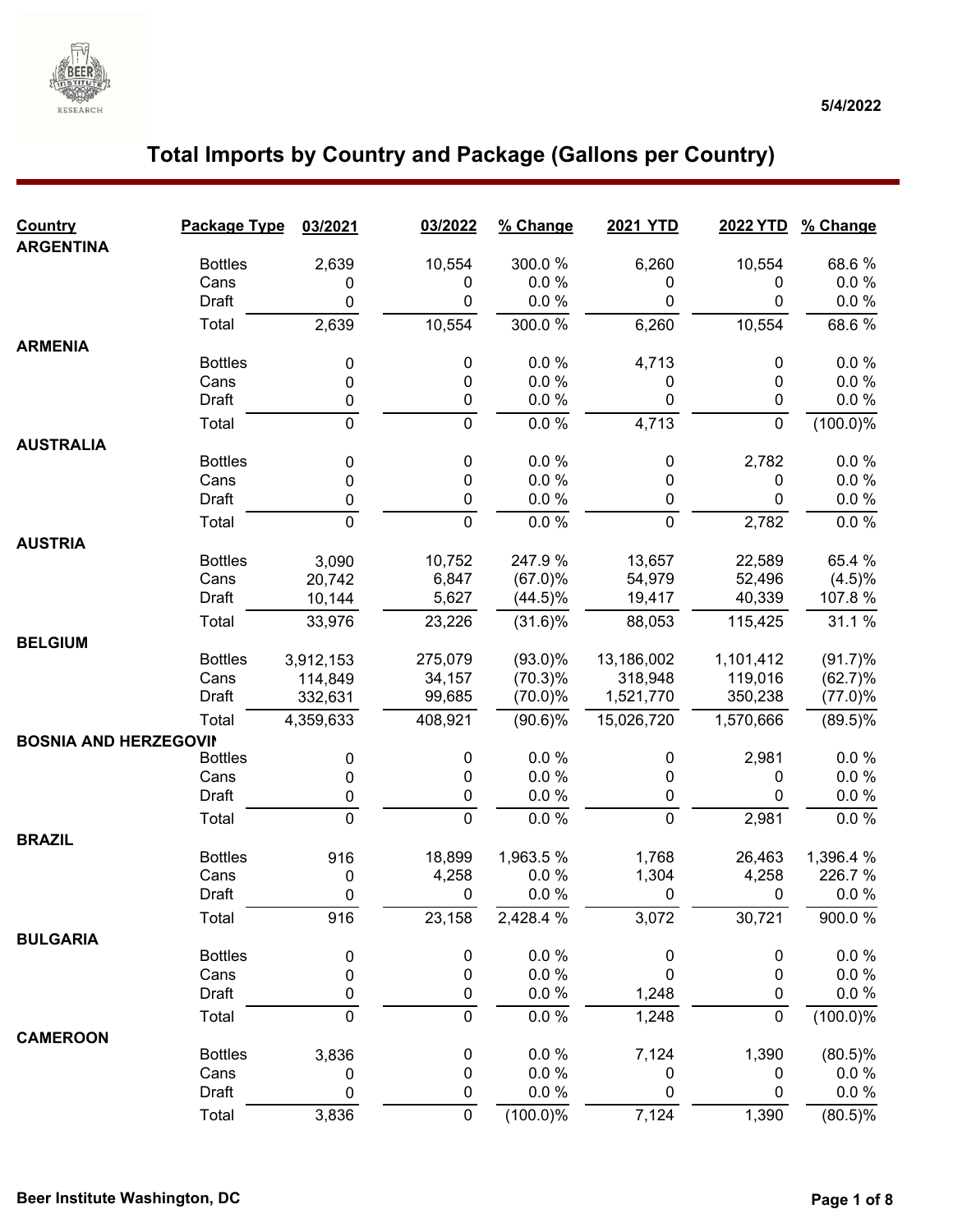| <b>Country</b>            | Package Type   | 03/2021        | 03/2022        | % Change    | <b>2021 YTD</b> | 2022 YTD     | % Change               |
|---------------------------|----------------|----------------|----------------|-------------|-----------------|--------------|------------------------|
| <b>CANADA</b>             |                |                |                |             |                 |              |                        |
|                           | <b>Bottles</b> | 865,063        | 1,122,329      | 29.7 %      | 2,690,432       | 3,070,403    | 14.1 %                 |
|                           | Cans           | 1,193,514      | 1,574,612      | 31.9%       | 4,509,426       | 3,821,754    | (15.3)%                |
|                           | Draft          | 271,927        | 395,655        | 45.5 %      | 520,504         | 991,661      | 90.5%                  |
|                           | Total          | 2,330,504      | 3,092,597      | 32.7 %      | 7,720,362       | 7,883,818    | 2.1%                   |
| <b>COLOMBIA</b>           | <b>Bottles</b> | 17,575         | 3,515          | $(80.0)\%$  | 20,655          | 14,060       | (31.9)%                |
|                           | Cans           | 0              | 0              | 0.0 %       | 0               | 0            | $0.0 \%$               |
|                           | Draft          | 0              | 0              | $0.0 \%$    | 0               | 0            | $0.0 \%$               |
|                           | Total          | 17,575         | 3,515          | $(80.0)\%$  | 20,655          | 14,060       | (31.9)%                |
| <b>COSTA RICA</b>         |                |                |                |             |                 |              |                        |
|                           | <b>Bottles</b> | 0              | 0              | 0.0%        | 0               | 0            | $0.0 \%$               |
|                           | Cans           | 4,430          | 0              | 0.0%        | 18,325          | 12,694       | (30.7)%                |
|                           | Draft          | 0              | $\mathbf 0$    | $0.0 \%$    | 0               | 1,891        | $0.0 \%$               |
|                           | Total          | 4,430          | 0              | (100.0)%    | 18,325          | 14,585       | (20.4)%                |
| <b>CROATIA</b>            |                |                |                |             |                 |              |                        |
|                           | <b>Bottles</b> | 0              | 0              | 0.0%        | 0               | 3,038        | $0.0 \%$               |
|                           | Cans           | $\pmb{0}$      | 0              | 0.0%        | 0               | 0            | $0.0 \%$               |
|                           | Draft          | $\pmb{0}$      | $\pmb{0}$      | 0.0%        | 0               | 0            | 0.0 %                  |
|                           | Total          | $\mathbf 0$    | $\mathbf 0$    | 0.0 %       | $\mathbf 0$     | 3,038        | 0.0 %                  |
| <b>CYPRUS</b>             |                |                |                |             |                 |              |                        |
|                           | <b>Bottles</b> | 0              | 0              | 0.0%        | 0               | 1,004        | $0.0 \%$               |
|                           | Cans           | 0              | 0              | 0.0%        | 0               | 0            | $0.0 \%$               |
|                           | Draft          | 0              | 0              | 0.0 %       | 0               | $\mathbf{0}$ | $0.0 \%$               |
|                           | Total          | $\mathbf 0$    | $\mathbf 0$    | 0.0 %       | $\mathbf 0$     | 1,004        | $0.0 \%$               |
| <b>CZECH REPUBLIC</b>     |                |                |                |             |                 |              |                        |
|                           | <b>Bottles</b> | 167,130        | 216,065        | 29.3 %      | 419,881         | 496,831      | 18.3 %                 |
|                           | Cans           | 5,602          | 10,753         | 92.0%       | 8,505           | 39,459       | 364.0%                 |
|                           | Draft          | 12,392         | 21,175         | 70.9%       | 12,392          | 37,254       | 200.6%                 |
|                           | Total          | 185,124        | 247,992        | 34.0 %      | 440,778         | 573,544      | 30.1 %                 |
| <b>DENMARK</b>            |                |                |                |             |                 |              |                        |
|                           | <b>Bottles</b> | 30,911         | 25,703         | (16.9)%     | 76,242          | 62,919       | $(17.5)\%$             |
|                           | Cans           | 27,389         | 43,138         | 57.5 %      | 73,267          | 80,342       | 9.7%                   |
|                           | Draft          | $\overline{0}$ | $\overline{0}$ | $0.0 \%$    | $\overline{0}$  | 1,585        | $0.0 \%$               |
|                           | Total          | 58,301         | 68,842         | 18.1 %      | 149,509         | 144,846      | $(3.1)\%$              |
| <b>DOMINICAN REPUBLIC</b> | <b>Bottles</b> | 41,511         | 3,691          | $(91.1)\%$  | 48,892          | 7,382        | (84.9)%                |
|                           | Cans           |                | 6,315          | $(78.0)\%$  | 28,738          | 6,315        |                        |
|                           | Draft          | 28,738<br>0    | 0              | $0.0 \%$    | 0               | 0            | $(78.0)\%$<br>$0.0 \%$ |
|                           | Total          | 70,248         | 10,006         | (85.8)%     | 77,630          | 13,697       | (82.4)%                |
| <b>ECUADOR</b>            |                |                |                |             |                 |              |                        |
|                           | <b>Bottles</b> | 2,164          | 3,365          | 55.5 %      | 6,463           | 4,360        | $(32.6)\%$             |
|                           | Cans           | 324            | 0              | 0.0 %       | 648             | 3,288        | 407.5 %                |
|                           | Draft          | $\mathbf 0$    | 0              | 0.0 %       | 0               | $\mathbf 0$  | $0.0 \%$               |
|                           | Total          | 2,488          | 3,365          | 35.3 %      | 7,111           | 7,647        | 7.5 %                  |
| <b>EL SALVADOR</b>        |                |                |                |             |                 |              |                        |
|                           | <b>Bottles</b> | 55,739         | 0              | 0.0%        | 85,574          | 5,938        | $(93.1)\%$             |
|                           | Cans           | 0              | 0              | 0.0%        | 0               | 0            | $0.0 \%$               |
|                           | Draft          | 0              | $\mathbf{0}$   | 0.0%        | 0               | 0            | $0.0 \%$               |
|                           | Total          | 55,739         | $\mathbf 0$    | $(100.0)\%$ | 85,574          | 5,938        | $(93.1)\%$             |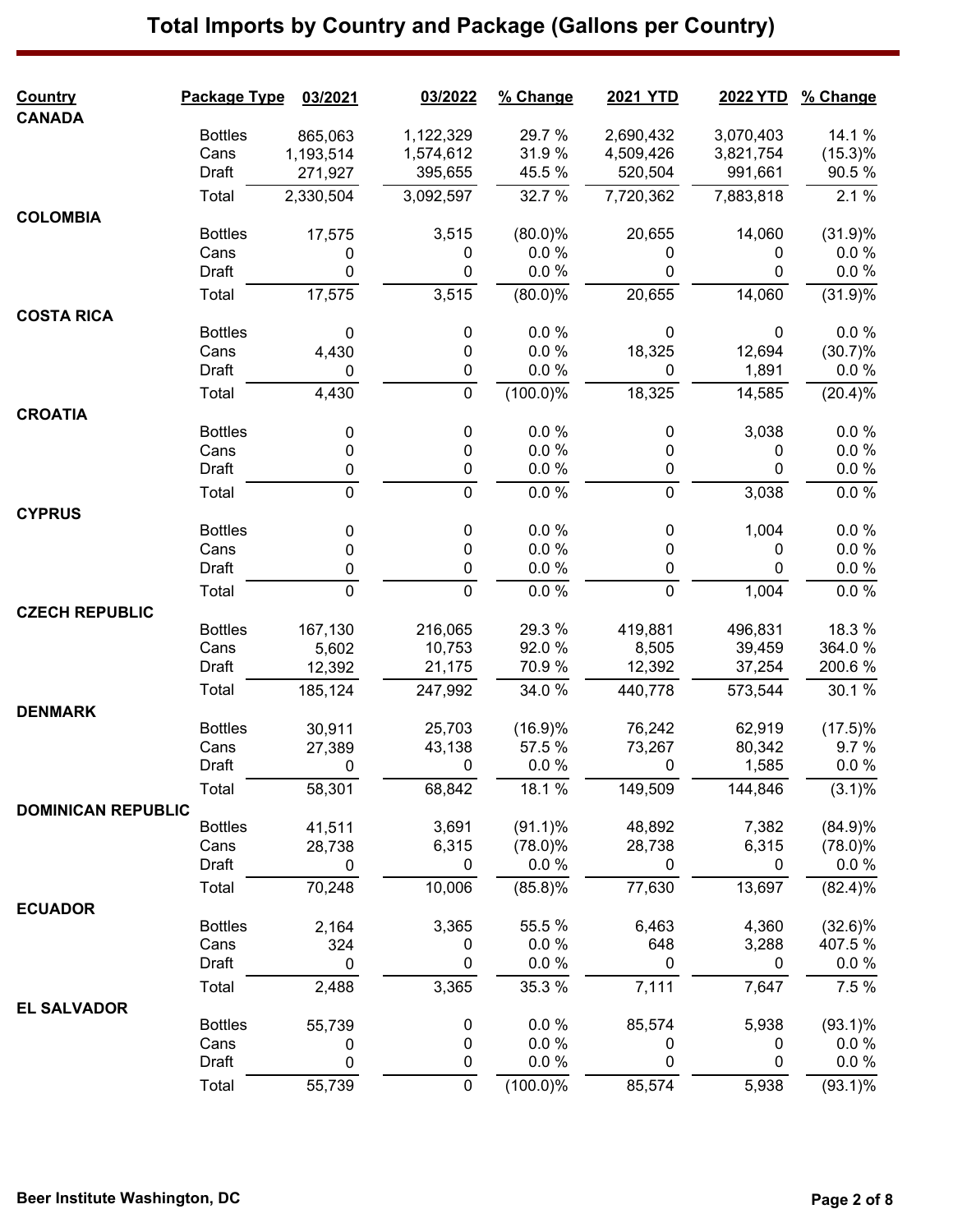### **Country Package Type 03/2021 03/2022 % Change 2021 YTD 2022 YTD % Change ERITREA** Bottles 0 2,301 0.0 % 8,674 2,301 (73.5)%  $\textsf{Cans} \qquad \qquad \textsf{O} \qquad \qquad \textsf{O} \qquad \qquad \textsf{O} \qquad \qquad \textsf{O} \qquad \qquad \textsf{O} \qquad \qquad \textsf{O} \qquad \qquad \textsf{O} \; \qquad \qquad \textsf{O} \; \qquad \qquad \textsf{O} \; \qquad \qquad \textsf{O} \; \qquad \textsf{O} \; \qquad \textsf{O} \; \qquad \textsf{O} \; \qquad \qquad \textsf{O} \; \qquad \qquad \textsf{O} \; \qquad \qquad \textsf{O} \; \qquad \qquad \textsf{$ Draft 0 0 0.0 % 0 0 0.0 % Total 0 2,301 0.0 % 8,674 2,301 (73.5)% **ESTONIA** Bottles 0 0 0.0 % 2,046 0 0.0 % Cans 5,833 34,998 500.0 % 29,122 34,998 20.2 % Draft 0 0 0.0 % 0 0 0.0 % Total 5,833 34,998 500.0 % 31,168 34,998 12.3 % **ETHIOPIA** Bottles 0 4,285 0.0 % 0 9,490 0.0 %  $\textsf{Cans} \qquad \qquad \textsf{O} \qquad \qquad \textsf{O} \qquad \qquad \textsf{O} \qquad \qquad \textsf{O} \qquad \qquad \textsf{O} \qquad \qquad \textsf{O} \qquad \qquad \textsf{O} \; \qquad \qquad \textsf{O} \; \qquad \qquad \textsf{O} \; \qquad \qquad \textsf{O} \; \qquad \textsf{O} \; \qquad \textsf{O} \; \qquad \textsf{O} \; \qquad \qquad \textsf{O} \; \qquad \qquad \textsf{O} \; \qquad \qquad \textsf{O} \; \qquad \qquad \textsf{$ Draft 0 0 0.0 % 0 0 0.0 % Total 0 4,285 0.0 % 0 9,490 0.0 % **FRANCE** Bottles 19,620 38,413 95.8 % 61,840 62,214 0.6 % Cans 55,235 61,455 11.3 % 159,949 110,214 (31.1)% Draft 12,522 21,636 72.8 % 20,818 38,675 85.8 % Total 87,377 121,504 39.1 % 242,607 211,103 (13.0)% **GEORGIA** Bottles 0 0 0.0 % 252 0 0.0 %  $\textsf{Cans} \qquad \qquad \textsf{O} \qquad \qquad \textsf{O} \qquad \qquad \textsf{O} \qquad \qquad \textsf{O} \qquad \qquad \textsf{O} \qquad \qquad \textsf{O} \qquad \qquad \textsf{O} \; \qquad \qquad \textsf{O} \; \qquad \qquad \textsf{O} \; \qquad \qquad \textsf{O} \; \qquad \textsf{O} \; \qquad \textsf{O} \; \qquad \textsf{O} \; \qquad \qquad \textsf{O} \; \qquad \qquad \textsf{O} \; \qquad \qquad \textsf{O} \; \qquad \qquad \textsf{$ Draft 0 0 0.0 % 0 0 0.0 % Total 0 0 0.0 % 252 0 (100.0)% **GERMANY (FEDERAL REP** Bottles 786,298 539,713 (31.4)% 1,737,732 1,253,019 (27.9)% Cans 317,395 258,928 (18.4)% 760,373 773,399 1.7 % Draft 101,088 238,736 136.2 % 249,672 528,819 111.8 % Total 1,204,781 1,037,377 (13.9)% 2,747,777 2,555,238 (7.0)% **GHANA** Bottles 0 2,385 0.0 % 0 4,846 0.0 %  $\textsf{Cans} \qquad \qquad \textsf{O} \qquad \qquad \textsf{O} \qquad \qquad \textsf{O} \qquad \qquad \textsf{O} \qquad \qquad \textsf{O} \qquad \qquad \textsf{O} \qquad \qquad \textsf{O} \; \qquad \qquad \textsf{O} \; \qquad \qquad \textsf{O} \; \qquad \qquad \textsf{O} \; \qquad \textsf{O} \; \qquad \textsf{O} \; \qquad \textsf{O} \; \qquad \qquad \textsf{O} \; \qquad \qquad \textsf{O} \; \qquad \qquad \textsf{O} \; \qquad \qquad \textsf{$ Draft 0 0 0.0 % 0 0 0.0 % Total 0 2,385 0.0 % 0 4,846 0.0 % **GREECE** Bottles 2,955 18,647 531.1 % 31,551 49,251 56.1 %  $\textsf{Cans} \qquad \qquad \textsf{O} \qquad \qquad \textsf{O} \qquad \qquad \textsf{O} \qquad \qquad \textsf{O} \qquad \qquad \textsf{O} \qquad \qquad \textsf{O} \qquad \qquad \textsf{O} \; \qquad \textsf{O} \; \qquad \textsf{O} \; \qquad \textsf{O} \; \textsf{O} \; \textsf{O} \; \textsf{O} \; \textsf{O} \; \textsf{O} \; \textsf{O} \; \textsf{O} \; \textsf{O} \; \textsf{O} \; \textsf{O} \; \textsf{O} \; \textsf{O}$ Draft 0 0 0.0 % 0 10,873 0.0 % Total 2,955 18,647 531.1 % 31,551 60,125 90.6 % **GUATEMALA** Bottles 15,755 22,057 40.0 % 28,359 40,964 44.4 % Cans 106,178 109,822 3.4 % 302,806 329,064 8.7 % Draft 0 0 0.0 % 0 0 0.0 % Total 121,933 131,880 8.2 % 331,165 370,028 11.7 % **HONDURAS** Bottles 0 0 0.0 % 0 3,962 0.0 % Cans 3,961 0 0.0 % 51,498 3,962 (92.3)% Draft 0 0 0.0 % 0 0 0.0 % Total 3,961 0 (100.0)% 51,498 7,923 (84.6)%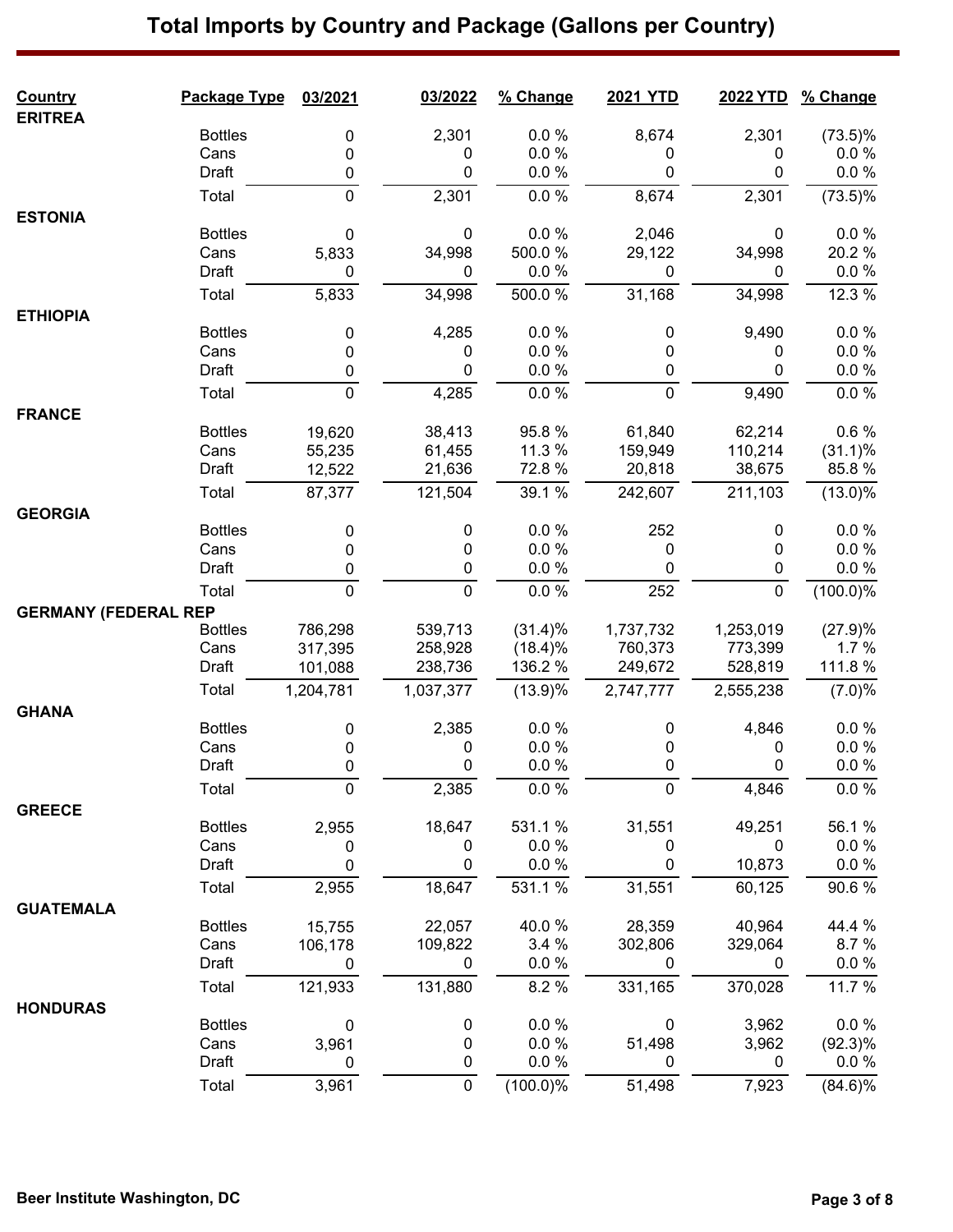### **Country Package Type 03/2021 03/2022 % Change 2021 YTD 2022 YTD % Change HONG KONG** Bottles 494 4,662 844.2 % 3,277 6,552 100.0 %  $\textsf{Cans} \qquad \qquad \textsf{O} \qquad \qquad \textsf{O} \qquad \qquad \textsf{O} \qquad \qquad \textsf{O} \qquad \qquad \textsf{O} \qquad \qquad \textsf{O} \qquad \qquad \textsf{O} \; \qquad \textsf{O} \; \qquad \textsf{O} \; \textsf{O} \; \textsf{O} \; \textsf{O} \; \textsf{O} \; \textsf{O} \; \textsf{O} \; \textsf{O} \; \textsf{O} \; \textsf{O} \; \textsf{O} \; \textsf{O} \; \textsf{O} \; \textsf{O} \; \$ Draft 0 0 0.0 % 0 0 0.0 % Total 494 4,662 844.2 % 3,277 6,552 100.0 % **ICELAND** Bottles 0 5,268 0.0 % 18,529 12,796 (30.9)% Cans 6,497 15,058 131.8 % 45,617 21,056 (53.8)% Draft 1,302 2,232 71.4 % 4,650 2,232 (52.0)% Total 7,799 22,558 189.3 % 68,796 36,084 (47.5)% **INDIA** Bottles 27,061 37,289 37.8 % 74,422 111,570 49.9 % Cans 1 2,473 33,900.0 % 1 11,703 07,450.0 % Draft 2,518 0 0.0 % 2,518 0 0.0 % Total 29,579 39,761 34.4 % 76,941 123,273 60.2 % **IRELAND** Bottles 552,166 1,451,783 162.9 % 4,137,809 3,654,943 (11.7)% Cans 1,141,935 991,701 (13.2)% 4,211,217 3,784,237 (10.1)% Draft 600,909 1,637,113 172.4 % 1,405,860 3,551,843 152.7 % Total 2,295,010 4,080,597 77.8 % 9,754,886 10,991,024 12.7 % **ISRAEL** Bottles 0 0 0.0 % 0 9,490 0.0 %  $\textsf{Cans} \qquad \qquad \textsf{O} \qquad \qquad \textsf{O} \qquad \qquad \textsf{O} \qquad \qquad \textsf{O} \qquad \qquad \textsf{O} \qquad \qquad \textsf{O} \qquad \qquad \textsf{O} \; \qquad \textsf{O} \; \qquad \textsf{O} \; \textsf{O} \; \textsf{O} \; \textsf{O} \; \textsf{O} \; \textsf{O} \; \textsf{O} \; \textsf{O} \; \textsf{O} \; \textsf{O} \; \textsf{O} \; \textsf{O} \; \textsf{O} \; \textsf{O} \; \$ Draft 0 0 0.0 % 0 0 0.0 % Total 0 0 0.0 % 0 9,490 0.0 % **ITALY** Bottles 459,454 689,780 50.1 % 1,319,271 2,061,788 56.3 % Cans 0 3,465 0.0 % 1,906,581 157,768 (91.7)% Draft 77,052 33,001 (57.2)% 164,773 243,939 48.1 % Total 536,506 726,245 35.4 % 3,390,625 2,463,496 (27.3)% **JAMAICA** Bottles 465,972 279,650 (40.0)% 1,156,565 764,598 (33.9)% Cans 0 0 0.0 % 21,434 15,211 (29.0)% Draft 0 106 0.0 % 0 106 0.0 % Total 465,972 279,756 (40.0)% 1,177,999 779,916 (33.8)% **JAPAN** Bottles 18,331 59,391 224.0 % 55,641 177,550 219.1 % Cans 4,533 8,286 82.8 % 12,210 20,855 70.8 % Draft 7,463 36,459 388.5 % 46,688 123,887 165.4 % Total 30,327 104,136 243.4 % 114,539 322,291 181.4 % **KENYA** Bottles 0 0 0.0 % 5,618 0 0.0 %  $\textsf{Cans} \qquad \qquad \textsf{O} \qquad \qquad \textsf{O} \qquad \qquad \textsf{O} \qquad \qquad \textsf{O} \qquad \qquad \textsf{O} \qquad \qquad \textsf{O} \qquad \qquad \textsf{O} \; \qquad \textsf{O} \; \qquad \textsf{O} \; \textsf{O} \; \textsf{O} \; \textsf{O} \; \textsf{O} \; \textsf{O} \; \textsf{O} \; \textsf{O} \; \textsf{O} \; \textsf{O} \; \textsf{O} \; \textsf{O} \; \textsf{O} \; \textsf{O} \; \$ Draft 0 0 0.0 % 0 0 0.0 % Total 0 0 0.0 % 5,618 0 (100.0)% **LAOS (LAO PEOPLE'S DEMOCRATIC REPUBLIC)** Bottles 0 2,511 0.0 % 12,520 10,022 (20.0)%  $\textsf{Cans} \qquad \qquad \textsf{O} \qquad \qquad \textsf{O} \qquad \qquad \textsf{O} \; \qquad \textsf{O} \; \textsf{O} \; \qquad \textsf{O} \; \qquad \textsf{O} \; \textsf{O} \; \qquad \textsf{O} \; \textsf{O} \; \textsf{O} \; \textsf{O} \; \textsf{O} \; \textsf{O} \; \textsf{O} \; \textsf{O} \; \textsf{O} \; \textsf{O} \; \textsf{O} \; \textsf{O} \; \textsf{O} \; \textsf{O} \; \textsf{O} \; \textsf$ Draft 0 0 0.0 % 0 0 0.0 % Total 0 2,511 0.0 % 16,324 10,022 (38.6)%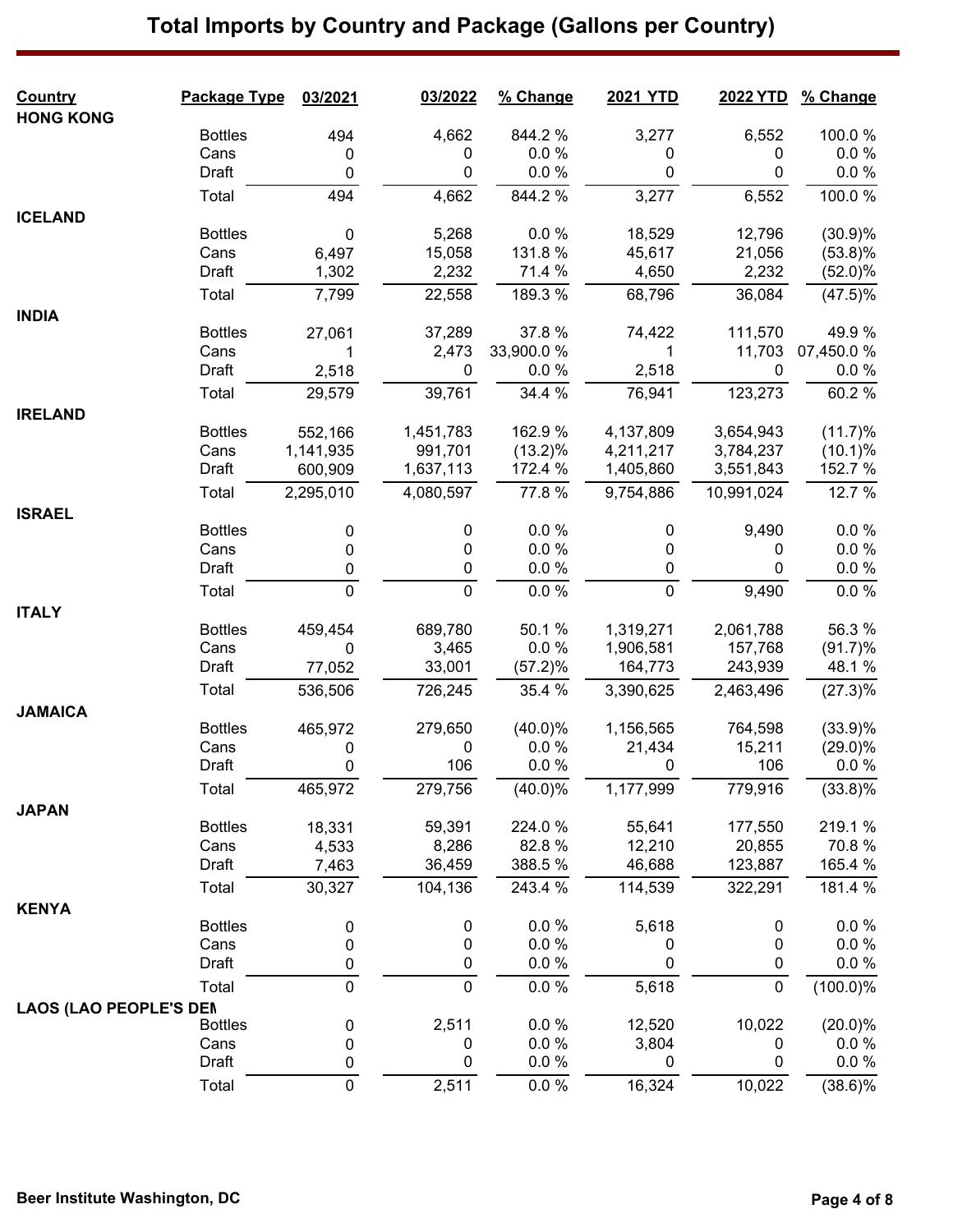### **Country Package Type 03/2021 03/2022 % Change 2021 YTD 2022 YTD % Change LEBANON** Bottles 0 602 0.0 % 5,478 3,163 (42.3)%  $\textsf{Cans} \qquad \qquad \textsf{O} \qquad \qquad \textsf{O} \qquad \qquad \textsf{O} \qquad \qquad \textsf{O} \qquad \qquad \textsf{O} \qquad \qquad \textsf{O} \qquad \qquad \textsf{O} \; \qquad \qquad \textsf{O} \; \qquad \qquad \textsf{O} \; \qquad \qquad \textsf{O} \; \qquad \textsf{O} \; \qquad \textsf{O} \; \qquad \textsf{O} \; \qquad \qquad \textsf{O} \; \qquad \qquad \textsf{O} \; \qquad \qquad \textsf{O} \; \qquad \qquad \textsf{$ Draft 0 0 0.0 % 0 0 0.0 % Total 0 602 0.0 % 5,478 3,163 (42.3)% **LITHUANIA** Bottles 0 2,092 0.0 % 139 2,092 1,400.0 % Cans 5,875 18,463 214.3 % 12,055 18,463 53.2 % Draft 0 0 0.0 % 0 0 0.0 % Total 5,875 20,555 249.9 % 12,195 20,555 68.6 % **LUXEMBOURG** Bottles 0 0 0.0 % 0 0 0.0 %  $\textsf{Cans} \qquad \qquad \textsf{O} \qquad \qquad \textsf{O} \qquad \qquad \textsf{O} \qquad \qquad \textsf{O} \qquad \qquad \textsf{O} \qquad \qquad \textsf{O} \qquad \qquad \textsf{O} \; \qquad \qquad \textsf{O} \; \qquad \qquad \textsf{O} \; \qquad \qquad \textsf{O} \; \qquad \textsf{O} \; \qquad \textsf{O} \; \qquad \textsf{O} \; \qquad \qquad \textsf{O} \; \qquad \qquad \textsf{O} \; \qquad \qquad \textsf{O} \; \qquad \qquad \textsf{$ Draft 0 1,902 0.0 % 0 1,902 0.0 % Total 0 1,902 0.0 % 0 1,902 0.0 % **MAINLAND CHINA** Bottles 22,047 152,963 593.8 % 66,654 254,949 282.5 % Cans 11,716 6,482 (44.7)% 28,119 50,745 80.5 % Draft 0 528 0.0 % 0 3,191 0.0 % Total 33,763 159,973 373.8 % 94,773 308,885 225.9 % **MEXICO** Bottles 46,157,260 54,034,053 17.1 % 125,050,504 143,998,963 15.2 % Cans 23,592,174 30,696,217 30.1 % 64,007,831 84,258,566 31.6 % Draft 1,448,525 3,384,999 133.7 % 4,920,087 8,137,629 65.4 % Total 71,197,959 88,115,268 23.8 % 193,978,422 236,395,158 21.9 % **MOLDOVA (REPUBLIC OF**<br>Bottles Bottles 0 0 0.0 % 0 507 0.0 %  $\textsf{Cans} \qquad \qquad \textsf{O} \qquad \qquad \textsf{O} \qquad \qquad \textsf{O} \qquad \qquad \textsf{O} \qquad \qquad \textsf{O} \qquad \qquad \textsf{O} \qquad \qquad \textsf{O} \; \qquad \textsf{O} \; \qquad \textsf{O} \; \qquad \textsf{O} \; \textsf{O} \; \textsf{O} \; \textsf{O} \; \textsf{O} \; \textsf{O} \; \textsf{O} \; \textsf{O} \; \textsf{O} \; \textsf{O} \; \textsf{O} \; \textsf{O} \; \textsf{O}$ Draft 0 0 0.0 % 0 0 0.0 % Total 0 0 0.0 % 0 507 0.0 % **MONTENEGRO** Bottles 1,321 0 0.0 % 1,321 0 0.0 %  $\textsf{Cans} \qquad \qquad \textsf{O} \qquad \qquad \textsf{O} \qquad \qquad \textsf{O} \qquad \qquad \textsf{O} \qquad \qquad \textsf{O} \qquad \qquad \textsf{O} \qquad \qquad \textsf{O} \; \qquad \qquad \textsf{O} \; \qquad \qquad \textsf{O} \; \qquad \qquad \textsf{O} \; \qquad \textsf{O} \; \qquad \textsf{O} \; \qquad \textsf{O} \; \qquad \qquad \textsf{O} \; \qquad \qquad \textsf{O} \; \qquad \qquad \textsf{O} \; \qquad \qquad \textsf{$ Draft 0 0 0.0 % 0 0 0.0 % Total 1,321 0 (100.0)% 1,321 0 (100.0)% **MOROCCO** Bottles 0 3,264 0.0 % 0 3,264 0.0 %  $\textsf{Cans} \qquad \qquad \textsf{O} \qquad \qquad \textsf{O} \qquad \qquad \textsf{O} \qquad \qquad \textsf{O} \qquad \qquad \textsf{O} \qquad \qquad \textsf{O} \qquad \qquad \textsf{O} \; \qquad \textsf{O} \; \qquad \textsf{O} \; \qquad \textsf{O} \; \textsf{O} \; \textsf{O} \; \textsf{O} \; \textsf{O} \; \textsf{O} \; \textsf{O} \; \textsf{O} \; \textsf{O} \; \textsf{O} \; \textsf{O} \; \textsf{O} \; \textsf{O}$ Draft 0 0 0.0 % 0 0 0.0 % Total 0 3,264 0.0 % 0 3,264 0.0 % **NAMIBIA** Bottles 0 0 0.0 % 1,758 0 0.0 %  $\textsf{Cans} \qquad \qquad \textsf{O} \qquad \qquad \textsf{O} \qquad \qquad \textsf{O} \qquad \qquad \textsf{O} \qquad \qquad \textsf{O} \qquad \qquad \textsf{O} \qquad \qquad \textsf{O} \; \qquad \qquad \textsf{O} \; \qquad \qquad \textsf{O} \; \qquad \qquad \textsf{O} \; \qquad \textsf{O} \; \qquad \textsf{O} \; \qquad \textsf{O} \; \qquad \qquad \textsf{O} \; \qquad \qquad \textsf{O} \; \qquad \qquad \textsf{O} \; \qquad \qquad \textsf{$ Draft 0 0 0.0 % 0 0 0.0 % Total 0 0 0.0 % 1,758 0 (100.0)% **NETHERLANDS** Bottles 5,909,867 8,244,796 39.5 % 19,345,988 21,250,298 9.8 % Cans 3,271,395 1,895,668 (42.1)% 9,954,947 5,956,900 (40.2)% Draft 33,760 66,729 97.7 % 65,302 231,883 255.1 % Total 9,215,022 10,207,193 10.8 % 29,366,237 27,439,081 (6.6)%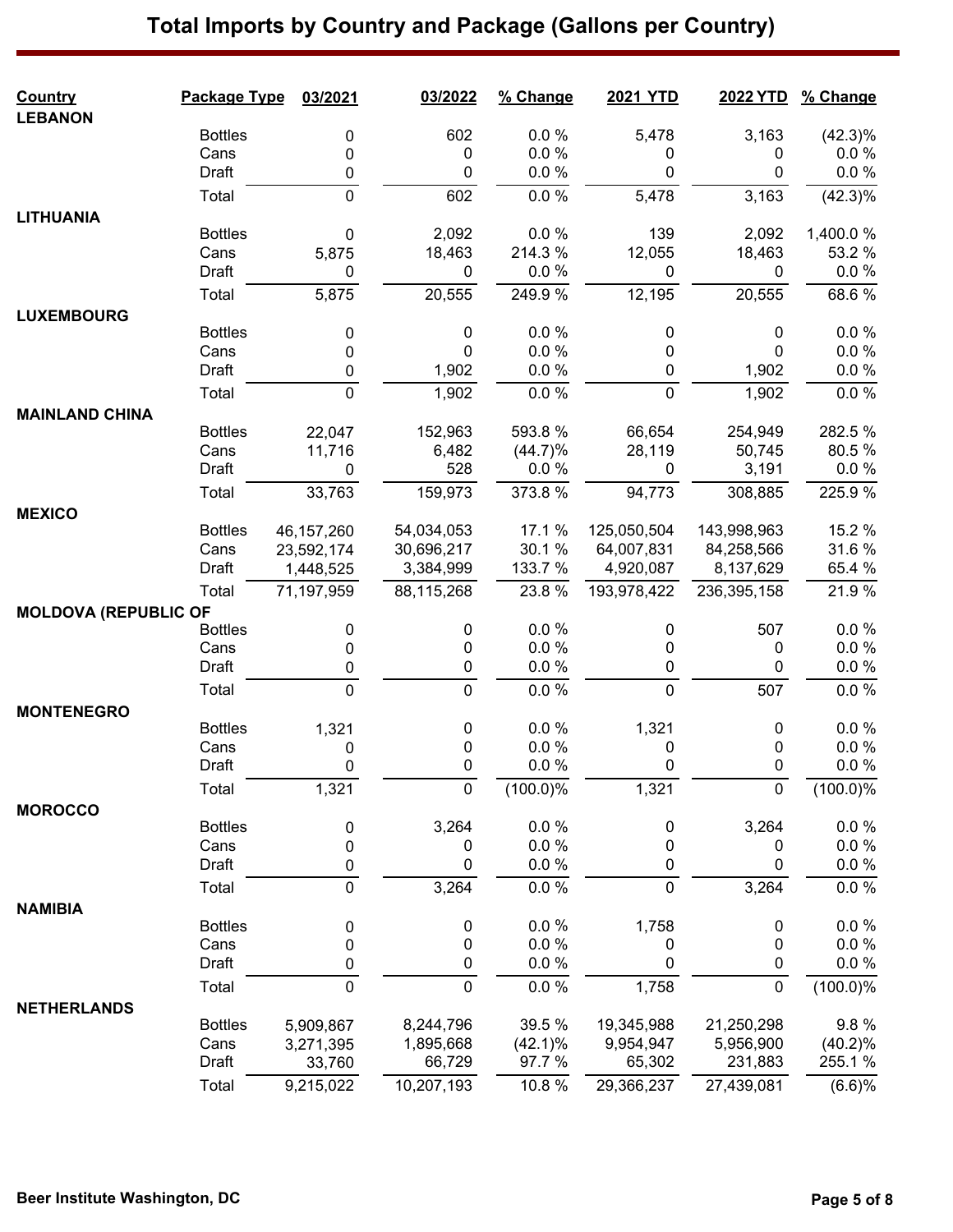| <b>Country</b>     | Package Type   | 03/2021        | 03/2022     | % Change         | <b>2021 YTD</b>   |                | 2022 YTD % Change    |
|--------------------|----------------|----------------|-------------|------------------|-------------------|----------------|----------------------|
| <b>NEW ZEALAND</b> | <b>Bottles</b> | 17,746         | 0           | 0.0%             | 33,668            | 33,708         | 0.1%                 |
|                    | Cans           | 0              | 0           | 0.0%             | 0                 | 0              | $0.0 \%$             |
|                    | Draft          | 0              | $\mathbf 0$ | 0.0%             | 0                 | 0              | 0.0 %                |
|                    | Total          | 17,746         | $\mathbf 0$ | $(100.0)\%$      | 33,668            | 33,708         | $0.1\%$              |
| <b>NICARAGUA</b>   |                |                |             |                  |                   |                |                      |
|                    | <b>Bottles</b> | 9,746          | 6,577       | $(32.5)\%$       | 21,103            | 22,337         | 5.9%                 |
|                    | Cans           | 121,500        | 33,971      | $(72.0)\%$       | 173,313           | 151,614        | $(12.5)\%$           |
|                    | Draft          | $\mathbf{0}$   | $\mathbf 0$ | $0.0 \%$         | 0                 | 0              | $0.0 \%$             |
|                    | Total          | 131,246        | 40,548      | $(69.1)\%$       | 194,416           | 173,952        | $(10.5)\%$           |
| <b>NIGERIA</b>     |                |                |             |                  |                   |                |                      |
|                    | <b>Bottles</b> | 7,708          | 1,500       | $(80.5)\%$       | 10,165            | 8,100          | (20.3)%              |
|                    | Cans           | 0              | 0           | 0.0%             | 0                 | 0              | $0.0 \%$             |
|                    | Draft          | $\mathbf 0$    | 0           | 0.0%             | 0                 | 0              | $0.0 \%$             |
|                    | Total          | 7,708          | 1,500       | $(80.5)\%$       | 10,165            | 8,100          | $(20.3)\%$           |
| <b>NORWAY</b>      | <b>Bottles</b> | 0              | 0           | 0.0%             | $\mathbf 0$       | 659            | 0.0%                 |
|                    | Cans           | $\mathbf{0}$   | 0           | 0.0%             | $\Omega$          | 380            | $0.0 \%$             |
|                    | Draft          | 4,565          | 0           | 0.0 %            | 4,565             | 4,803          | 5.2 %                |
|                    | Total          | 4,565          | $\mathbf 0$ | (100.0)%         | 4,565             | 5,842          | 28.0%                |
| <b>PERU</b>        |                |                |             |                  |                   |                |                      |
|                    | <b>Bottles</b> | 17,574         | 57,093      | 224.9%           | 95,931            | 131,601        | 37.2 %               |
|                    | Cans           | 0              | 0           | 0.0%             | 879               | 0              | $0.0 \%$             |
|                    | Draft          | 0              | 0           | $0.0 \%$         | 0                 | 0              | $0.0 \%$             |
|                    | Total          | 17,574         | 57,093      | 224.9%           | 96,810            | 131,601        | 35.9 %               |
| <b>PHILIPPINES</b> |                |                |             |                  |                   |                |                      |
|                    | <b>Bottles</b> | 0              | 5,858       | $0.0 \%$<br>0.0% | 8,787             | 5,858          | $(33.3)\%$           |
|                    | Cans<br>Draft  | 0<br>$\pmb{0}$ | 0<br>0      | 0.0%             | 0<br>0            | 0<br>0         | $0.0 \%$<br>$0.0 \%$ |
|                    |                | $\mathbf 0$    |             |                  |                   |                |                      |
|                    | Total          |                | 5,858       | 0.0%             | 8,787             | 5,858          | $(33.3)\%$           |
| <b>POLAND</b>      | <b>Bottles</b> | 67,879         | 30,940      | (54.4)%          | 185,177           | 182,324        | (1.5)%               |
|                    | Cans           | 905,024        | 44,221      | $(95.1)\%$       | 1,381,980         | 120,758        | $(91.3)\%$           |
|                    | Draft          | $\overline{0}$ |             |                  | $0\qquad 0.0\%$ 0 | $\overline{0}$ | $0.0 \%$             |
|                    | Total          | 972,904        | 75,162      | $(92.3)\%$       | 1,567,157         | 303,082        | (80.7)%              |
| <b>PORTUGAL</b>    |                |                |             |                  |                   |                |                      |
|                    | <b>Bottles</b> | 3,954          | 20,347      | 414.5 %          | 13,183            | 25,267         | 91.7%                |
|                    | Cans           | 1,450          | $\mathbf 0$ | 0.0%             | 14,631            | 80,793         | 452.2 %              |
|                    | Draft          | 0              | 1,997       | 0.0 %            | 0                 | 1,997          | $0.0 \%$             |
|                    | Total          | 5,404          | 22,344      | 313.4 %          | 27,815            | 108,056        | 288.5%               |
| <b>ROMANIA</b>     |                |                |             |                  |                   |                |                      |
|                    | <b>Bottles</b> | 0              | 0           | 0.0%             | 2,510             | 5,178          | 106.3%               |
|                    | Cans           | 0              | 0           | 0.0%             | 0                 | 0              | $0.0 \%$             |
|                    | Draft          | 0              | 0           | 0.0 %            | 0                 | 0              | $0.0\ \%$            |
|                    | Total          | $\mathbf 0$    | 0           | 0.0 %            | 2,510             | 5,178          | 106.3%               |
| <b>RUSSIA</b>      | <b>Bottles</b> | 0              | 0           | 0.0 %            | 23,818            | 12,520         | (47.4)%              |
|                    | Cans           | 0              | 0           | 0.0 %            | 17,123            | 9,646          | $(43.7)\%$           |
|                    | Draft          | 0              | 0           | 0.0 %            | 0                 | 0              | $0.0 \%$             |
|                    | Total          | $\mathbf 0$    | $\mathbf 0$ | $0.0 \%$         | 40,941            | 22,166         | (45.9)%              |
|                    |                |                |             |                  |                   |                |                      |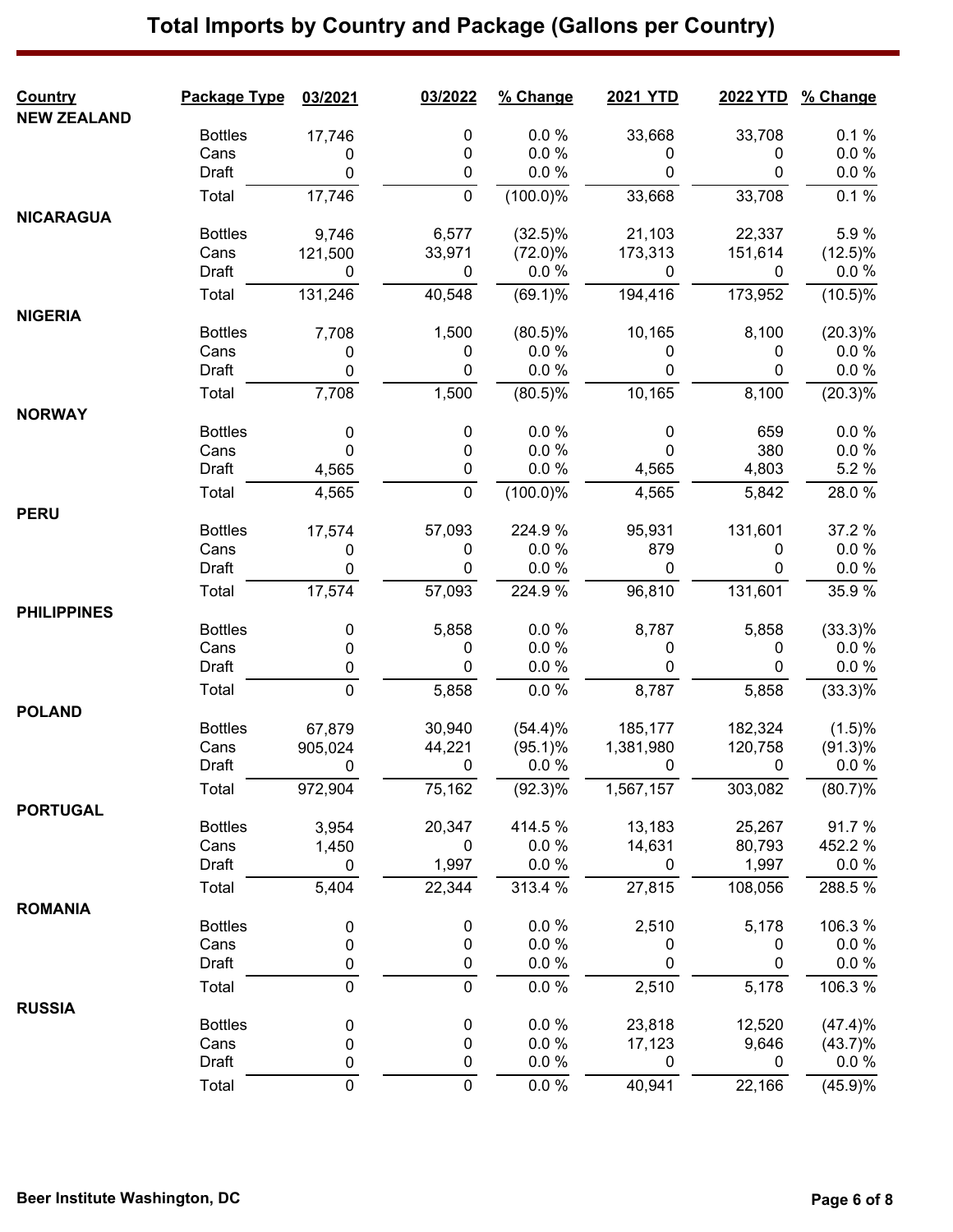| <b>Country</b>               | Package Type   | 03/2021     | 03/2022        | % Change   | 2021 YTD    | <b>2022 YTD</b> | % Change               |
|------------------------------|----------------|-------------|----------------|------------|-------------|-----------------|------------------------|
| <b>SERBIA</b>                | <b>Bottles</b> |             | 2,642          | 0.0 %      | 5,861       | 4,159           |                        |
|                              | Cans           | 0<br>0      | 0              | 0.0 %      | 317         | 0               | $(29.0)\%$<br>$0.0 \%$ |
|                              | Draft          | $\pmb{0}$   | 0              | 0.0 %      | $\mathbf 0$ | 0               | $0.0 \%$               |
|                              | Total          | $\mathbf 0$ | 2,642          | 0.0 %      | 6,178       | 4,159           | (32.7)%                |
| <b>SINGAPORE</b>             |                |             |                |            |             |                 |                        |
|                              | <b>Bottles</b> | 0           | 0              | 0.0 %      | 567         | 1,134           | 100.0%                 |
|                              | Cans           | 0           | 0              | $0.0 \%$   | 0           | 0               | $0.0 \%$               |
|                              | Draft          | 0           | 0              | 0.0 %      | $\mathbf 0$ | 355             | $0.0 \%$               |
|                              | Total          | $\pmb{0}$   | $\mathbf 0$    | $0.0 \%$   | 567         | 1,489           | 162.6%                 |
| <b>SOUTH AFRICA</b>          |                |             |                |            |             |                 |                        |
|                              | <b>Bottles</b> | 0           | 0              | 0.0 %      | 1,119       | 1,087           | (2.9)%                 |
|                              | Cans           | 0           | 0              | 0.0%       | 0           | 0               | $0.0 \%$               |
|                              | Draft          | 0           | 0              | 0.0 %      | 0           | 0               | $0.0 \%$               |
|                              | Total          | $\mathbf 0$ | $\overline{0}$ | 0.0 %      | 1,119       | 1,087           | (2.9)%                 |
| <b>SOUTH KOREA (REPUBLIC</b> |                |             |                |            |             |                 |                        |
|                              | <b>Bottles</b> | 4,958       | 55,035         | 1,010.1%   | 58,812      | 124,327         | 111.4 %                |
|                              | Cans           | 44,831      | 66,433         | 48.2 %     | 141,368     | 142,562         | 0.9%                   |
|                              | Draft          | 0           | 0              | 0.0 %      | 2,663       | 634             | $(76.2)\%$             |
|                              | Total          | 49,789      | 121,468        | 144.0 %    | 202,843     | 267,524         | 31.9%                  |
| <b>SPAIN</b>                 |                |             |                |            |             |                 |                        |
|                              | <b>Bottles</b> | 78,452      | 102,163        | 30.2 %     | 175,658     | 202,674         | 15.4 %                 |
|                              | Cans           | 1,755       | 3,424          | 95.1%      | 17,572      | 13,163          | (25.1)%                |
|                              | Draft          | 6,213       | 12,443         | 100.3%     | 12,363      | 30,718          | 148.5 %                |
|                              | Total          | 86,420      | 118,030        | 36.6%      | 205,594     | 246,555         | 19.9 %                 |
| <b>SWEDEN</b>                | <b>Bottles</b> |             | 0              | 0.0 %      | 2,282       | 910             | $(60.1)\%$             |
|                              | Cans           | 0           |                | 0.0%       |             | 0               | $0.0 \%$               |
|                              | Draft          | 0           | 0<br>0         | 0.0 %      | 0<br>0      | 317             | $0.0 \%$               |
|                              |                | $\pmb{0}$   |                |            |             |                 |                        |
|                              | Total          | $\mathbf 0$ | $\mathbf 0$    | 0.0 %      | 2,282       | 1,227           | (46.2)%                |
| <b>SWITZERLAND</b>           | <b>Bottles</b> |             | 0              | 0.0%       | 0           | 2,561           | 0.0%                   |
|                              | Cans           | 0<br>0      | 0              | 0.0 %      | 0           | 0               | $0.0 \%$               |
|                              | Draft          | 0           | 0              | 0.0%       | $\Omega$    | 0               | $0.0 \%$               |
|                              | Total          | 0           | 0              | $0.0 \%$   | $\mathbf 0$ | 2,561           | $0.0 \%$               |
| <b>TAIWAN</b>                |                |             |                |            |             |                 |                        |
|                              | <b>Bottles</b> | 0           | 2,615          | 0.0%       | 3,867       | 14,200          | 267.2%                 |
|                              | Cans           | 25,107      | 0              | 0.0 %      | 53,258      | 27,346          | $(48.7)\%$             |
|                              | Draft          | 0           | 0              | 0.0 %      | 0           | $\mathbf 0$     | $0.0 \%$               |
|                              | Total          | 25,107      | 2,615          | $(89.6)\%$ | 57,125      | 41,546          | (27.3)%                |
| <b>THAILAND</b>              |                |             |                |            |             |                 |                        |
|                              | <b>Bottles</b> | 32,167      | 68,996         | 114.5 %    | 67,906      | 151,314         | 122.8%                 |
|                              | Cans           | 0           | 978            | 0.0%       | 0           | 1,762           | $0.0 \%$               |
|                              | Draft          | 0           | 0              | 0.0 %      | 0           | 0               | $0.0 \%$               |
|                              | Total          | 32,167      | 69,974         | 117.5 %    | 67,906      | 153,076         | 125.4 %                |
| <b>TOGO</b>                  |                |             |                |            |             |                 |                        |
|                              | <b>Bottles</b> | 0           | 0              | 0.0 %      | 942         | 0               | 0.0%                   |
|                              | Cans           | 0           | 0              | 0.0 %      | 0           | 0               | $0.0 \%$               |
|                              | Draft          | 0           | 0              | 0.0 %      | 0           | 0               | 0.0 %                  |
|                              | Total          | 0           | $\mathbf 0$    | $0.0 \%$   | 942         | $\pmb{0}$       | $(100.0)\%$            |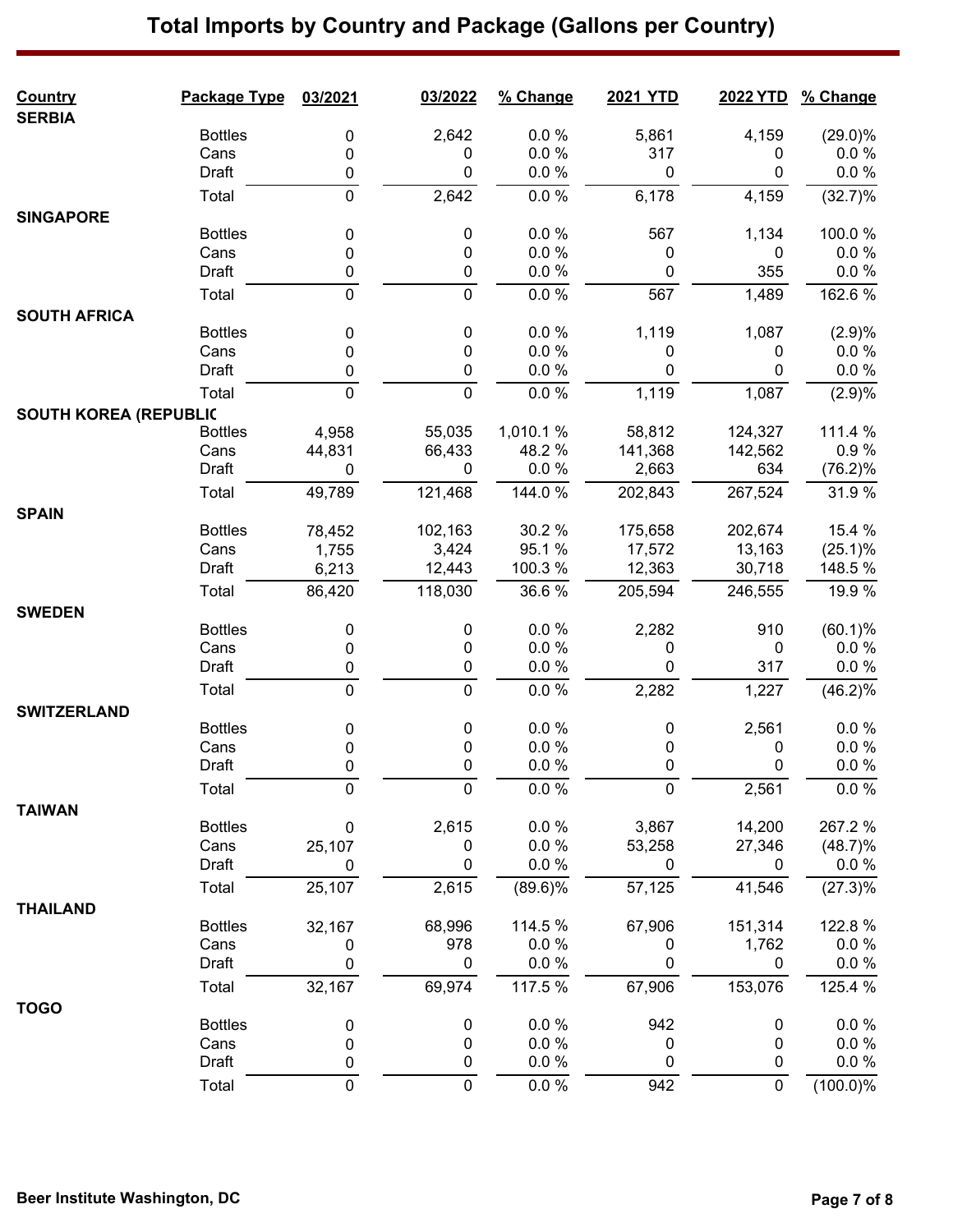| <b>Country</b><br><b>TURKEY</b> | Package Type         | 03/2021     | 03/2022     | % Change    | <b>2021 YTD</b> | 2022 YTD    | % Change    |
|---------------------------------|----------------------|-------------|-------------|-------------|-----------------|-------------|-------------|
|                                 | <b>Bottles</b>       | 0           | 0           | 0.0 %       | 0               | 0           | 0.0%        |
|                                 | Cans                 | 0           | 0           | 0.0 %       | 3,163           | 0           | 0.0 %       |
|                                 | Draft                | 0           | 0           | 0.0 %       | 0               | 0           | 0.0 %       |
|                                 | Total                | $\mathbf 0$ | $\mathbf 0$ | $0.0 \%$    | 3,163           | $\pmb{0}$   | (100.0)%    |
| <b>UKRAINE</b>                  |                      |             |             |             |                 |             |             |
|                                 | <b>Bottles</b>       | 3,669       | $\pmb{0}$   | 0.0%        | 18,128          | 10,468      | (42.3)%     |
|                                 | Cans                 | 0           | 0           | 0.0%        | 5,326           | 0           | 0.0%        |
|                                 | Draft                | 0           | 0           | 0.0 %       | $\mathbf{0}$    | 0           | 0.0 %       |
|                                 | Total                | 3,669       | $\mathbf 0$ | $(100.0)\%$ | 23,453          | 10,468      | (55.4)%     |
| <b>UNITED KINGDOM</b>           |                      |             |             |             |                 |             |             |
|                                 | <b>Bottles</b>       | 73,202      | 126,518     | 72.8%       | 269,029         | 242,054     | $(10.0)\%$  |
|                                 | Cans                 | 122,564     | 63,499      | $(48.2)\%$  | 284,679         | 218,472     | $(23.3)\%$  |
|                                 | Draft                | 4,095       | 14,139      | 245.3%      | 17,163          | 57,583      | 235.5 %     |
|                                 | Total                | 199,861     | 204,156     | 2.1%        | 570,871         | 518,109     | (9.2)%      |
| <b>URUGUAY</b>                  |                      |             |             |             |                 |             |             |
|                                 | <b>Bottles</b>       | 0           | 0           | 0.0 %       | 3,043           | 0           | 0.0%        |
|                                 | Cans                 | 0           | 0           | 0.0 %       | 0               | 0           | 0.0%        |
|                                 | Draft                | 0           | 0           | 0.0%        | 0               | 0           | 0.0%        |
|                                 | Total                | $\pmb{0}$   | $\pmb{0}$   | 0.0 %       | 3,043           | $\pmb{0}$   | $(100.0)\%$ |
| <b>VIETNAM</b>                  |                      |             |             |             |                 |             |             |
|                                 | <b>Bottles</b>       | 0           | 2,678       | 0.0 %       | 3,376           | 12,173      | 260.6%      |
|                                 | Cans                 | 157,431     | 98,443      | $(37.5)\%$  | 404,974         | 274,201     | $(32.3)\%$  |
|                                 | Draft                | 0           | 0           | 0.0%        | 0               | 0           | 0.0%        |
|                                 | Total                | 157,431     | 101,122     | $(35.8)\%$  | 408,350         | 286,374     | (29.9)%     |
| <b>Total</b>                    |                      | 94,083,468  | 109,837,048 | 16.74 %     | 268,711,285     | 294,899,129 | 9.75%       |
|                                 | <b>Total Bottles</b> | 59,858,383  | 67,768,822  | 13.22 %     | 170,698,546     | 179,777,312 | 5.32 %      |
|                                 | <b>Total Cans</b>    | 31,297,979  | 36,094,065  | 15.32 %     | 89,020,285      | 100,727,462 | 13.15 %     |
|                                 | <b>Total Draft</b>   | 2,927,105   | 5,974,161   | 104.10 %    | 8,992,454       | 14,394,355  | 60.07%      |

**For More Information Beer Institute 440 First St. NW, Suite 350 Washington, DC 20001 (202) 737-2337**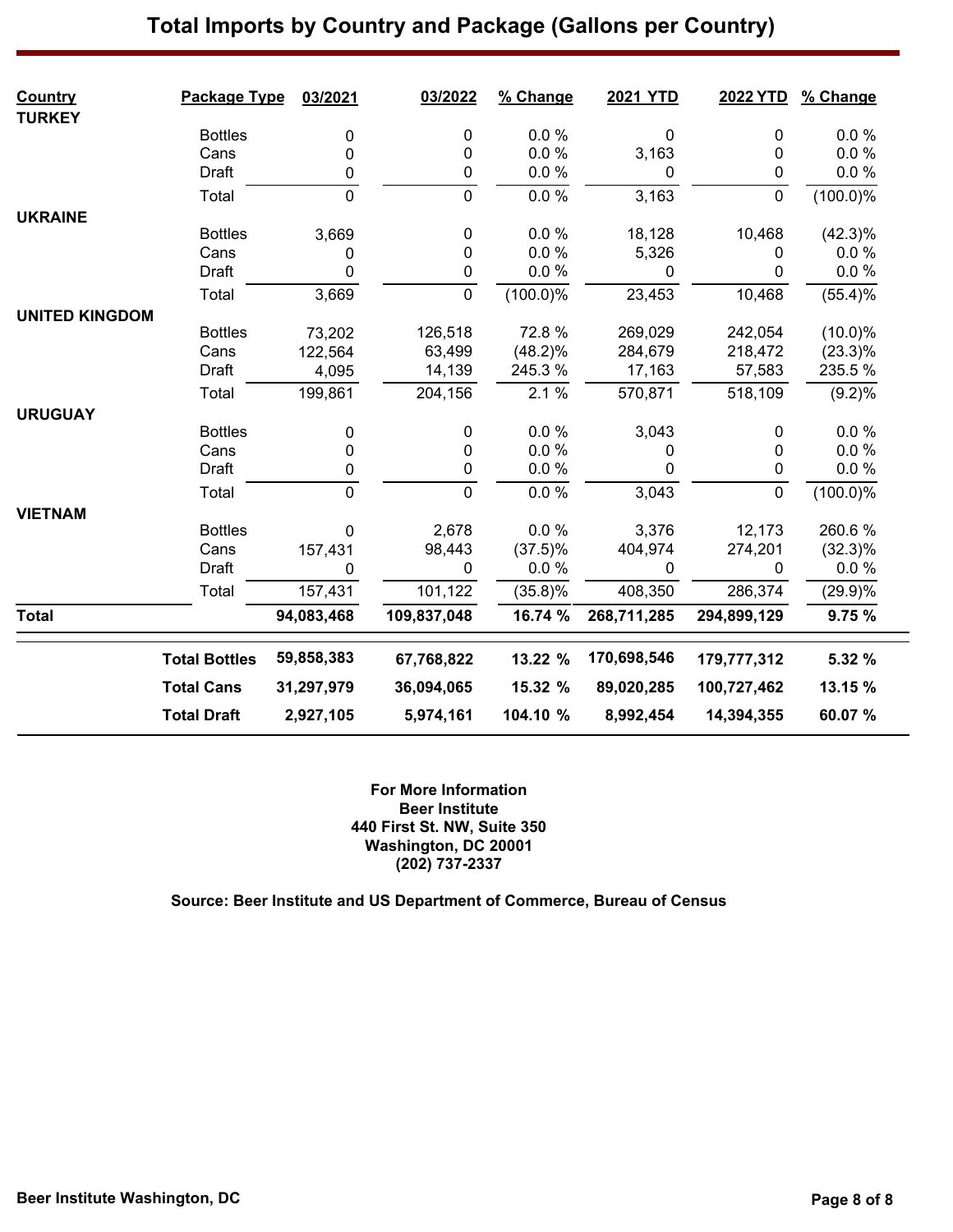

| Country                      | 03/2021     | 03/2022     | % Change  | <b>2021 YTD</b> | <b>2022 YTD</b> | % Change   |
|------------------------------|-------------|-------------|-----------|-----------------|-----------------|------------|
| <b>FRANCE</b>                | 2,459       | 179,950     | 7,218.3 % | 17,516          | 224,642         | 1,182.5 %  |
| <b>IRELAND</b>               | 5,585       | 16,746      | 199.8 %   | 50,275          | 148,357         | 195.1 %    |
| <b>SWEDEN</b>                | 21,376      | 7,494       | (64.9)%   | 53,189          | 11,463          | $(78.5)\%$ |
| <b>UNITED KINGDOM</b>        | 3,450       | 5,822       | 68.8 %    | 16,966          | 15,653          | (7.7)%     |
| <b>DENMARK</b>               | 0           | 2,214       | $0.0 \%$  | 0               | 2,214           | $0.0 \%$   |
| <b>AUSTRALIA</b>             | $\Omega$    | 86          | 0.0%      | $\mathbf 0$     | 86              | 0.0%       |
| <b>BELGIUM</b>               | 0           | 0           | 0.0%      | 42,796          | 0               | 0.0%       |
| <b>CANADA</b>                | 840         | $\mathbf 0$ | 0.0%      | 1,060           | 584             | (44.9)%    |
| <b>CHILE</b>                 | 71          | 0           | 0.0%      | 71              | 0               | 0.0%       |
| <b>GERMANY (FEDERAL REPI</b> | $\mathbf 0$ | $\mathbf 0$ | 0.0%      | 291             | 2,428           | 735.5 %    |
| <b>ITALY</b>                 | 0           | 0           | 0.0%      | 0               | 262             | 0.0%       |
| <b>LITHUANIA</b>             | $\Omega$    | $\mathbf 0$ | 0.0%      | 6,223           | $\mathbf 0$     | 0.0%       |
| <b>SPAIN</b>                 | 305         | 0           | 0.0%      | 2,981           | 357             | $(88.0)\%$ |
| <b>Total</b>                 | 34,086      | 212,312     | 522.9 %   | 191,367         | 406,045         | 112.2 %    |
| <b>Barrel Total</b>          | 1,100       | 6,849       |           | 6,173           | 13,098          |            |

**For More Information Beer Institute 440 First St. NW, Suite 350 Washington, DC 20001 (202) 737-2337**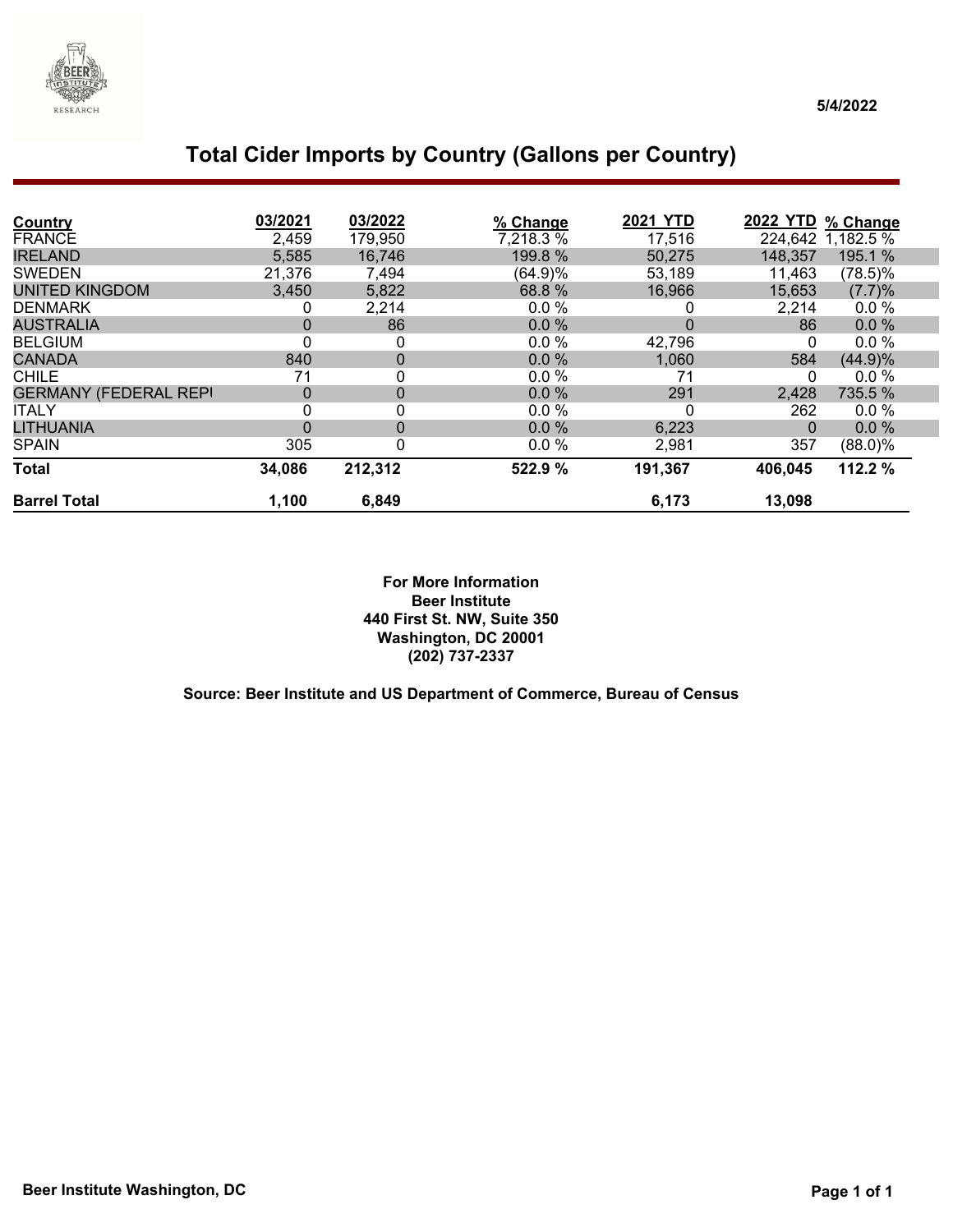

### **Total Cider Exports by Country (Gallons per Country)**

| <b>Country</b>              | 03/2021 | 03/2022     | % Change   | 2021 YTD       | 2022 YTD % Change |            |
|-----------------------------|---------|-------------|------------|----------------|-------------------|------------|
| <b>CANADA</b>               | 24,640  | 14,090      | $(42.8)\%$ | 49,468         | 21,627            | $(56.3)\%$ |
| <b>FRANCE</b>               | 0       | 10,379      | 0.0%       | 0              | 10,379            | 0.0%       |
| <b>BAHAMAS</b>              | 777     | 4,907       | 531.8%     | 777            | 6,131             | 689.4 %    |
| <b>CAYMAN ISLANDS</b>       | 0       | 3,589       | 0.0%       | $\overline{0}$ | 3,589             | 0.0%       |
| <b>HONG KONG</b>            | 0       | 528         | 0.0%       | 1,201          | 528               | $(56.0)\%$ |
| <b>GUYANA</b>               | 0       | 326         | 0.0%       | 0              | 597               | 0.0%       |
| <b>NIGERIA</b>              | 0       | 293         | 0.0%       | 0              | 293               | 0.0%       |
| <b>PHILIPPINES</b>          | 0       | 100         | 0.0%       | $\overline{0}$ | 100               | 0.0%       |
| <b>AUSTRALIA</b>            | 0       | 0           | 0.0 %      | 0              | 1,760             | 0.0%       |
| <b>CHILE</b>                | 0       | $\pmb{0}$   | 0.0%       | $\overline{0}$ | 489               | 0.0%       |
| <b>COLOMBIA</b>             | 1,651   | 0           | 0.0%       | 1,651          | 0                 | 0.0%       |
| <b>HONDURAS</b>             | 0       | $\pmb{0}$   | 0.0%       | $\Omega$       | 411               | 0.0%       |
| <b>MAINLAND CHINA</b>       | 659     | 0           | 0.0%       | 3,050          | 422               | (86.2)%    |
| <b>MEXICO</b>               | 4,740   | $\pmb{0}$   | 0.0%       | 4,740          | $\Omega$          | 0.0%       |
| <b>PANAMA</b>               | 450     | $\mathbf 0$ | 0.0%       | 450            | $\Omega$          | 0.0 %      |
| <b>SOUTH KOREA (REPUBLI</b> | 6,868   | $\mathbf 0$ | 0.0%       | 6,868          | 486               | (92.9)%    |
| <b>TAIWAN</b>               | 2,693   | $\mathbf 0$ | 0.0%       | 2,693          | 0                 | 0.0 %      |
| UNITED ARAB EMIRATES        | 0       | $\mathbf 0$ | 0.0%       | 0              | 870               | 0.0%       |
| <b>UNITED KINGDOM</b>       | 0       | $\mathbf 0$ | 0.0%       | 12,399         | 6,200             | $(50.0)\%$ |
| <b>VENEZUELA</b>            | 193     | 0           | 0.0%       | 336            | 281               | $(16.5)\%$ |
| <b>Total</b>                | 42,671  | 34,214      | $(19.8)\%$ | 83,633         | 54,164            | $(35.2)$ % |
| <b>Barrel Total</b>         | 1,376   | 1,104       |            | 2,698          | 1,747             |            |

**For More Information Beer Institute 440 First St. NW, Suite 350 Washington, DC 20001 (202) 737-2337**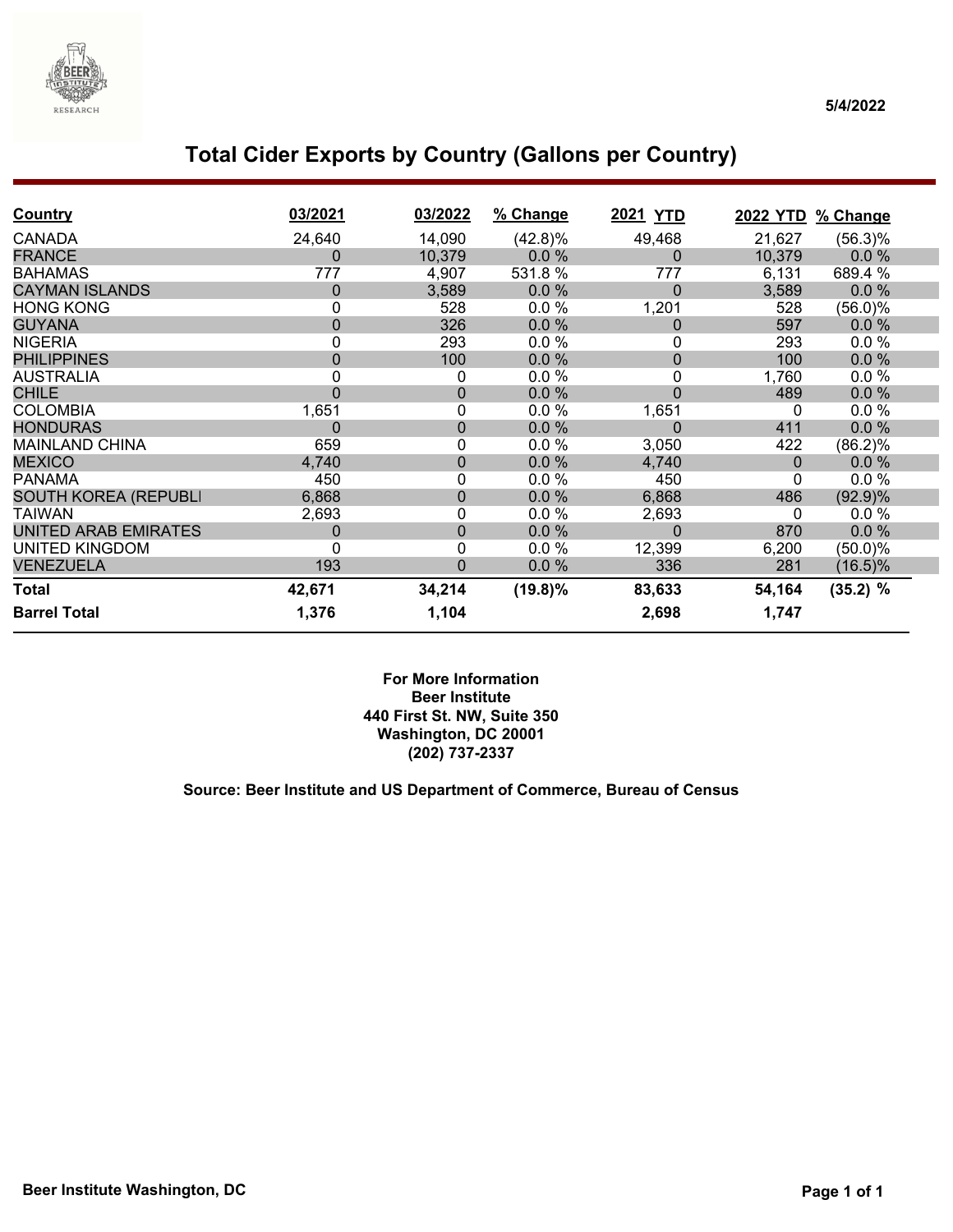

# **Total Perry, Mead, NESOI\* Imports by Country (Gallons per Country)**

| <b>Country</b>               | 03/2021        | 03/2022      | % Change  | 2021 YTD   | 2022 YTD     | % Change    |  |
|------------------------------|----------------|--------------|-----------|------------|--------------|-------------|--|
| <b>ARGENTINA</b>             | 32,600         | $\Omega$     | 0.00%     | 83,023     | 0            | 0.00%       |  |
| <b>AUSTRALIA</b>             | 16,762         | 12,482       | $-25.53%$ | 46,933     | 34,807       | $-25.84%$   |  |
| <b>AUSTRIA</b>               | 16,662         | $\mathbf 0$  | 0.00%     | 17,331     | $\mathbf 0$  | 0.00%       |  |
| <b>BELGIUM</b>               | 88,538         | 4,054        | $-95.42%$ | 165,561    | 7,049        | $-95.74%$   |  |
| <b>CANADA</b>                | 1,972,543      | 1,249,963    | $-36.63%$ | 5,924,222  | 3,022,790    | -48.98 %    |  |
| <b>CHILE</b>                 | $\mathbf 0$    | $\mathbf 0$  | 0.00%     | 761        | $\mathbf 0$  | 0.00%       |  |
| <b>CROATIA</b>               | 0              | 150          | 0.00%     | 0          | 150          | 0.00%       |  |
| <b>DENMARK</b>               | 8,496          | 3,772        | -55.60%   | 22,714     | 7,540        | $-66.80%$   |  |
| <b>DOMINICAN REPUBLIC</b>    | 5,455          | $\mathbf{0}$ | 0.00%     | 5,455      | $\mathbf{0}$ | $0.00\%$    |  |
| <b>FRANCE</b>                | 20,388         | 7,156        | $-64.90%$ | 51,152     | 22,235       | $-56.53%$   |  |
| <b>GERMANY (FEDERAL REPI</b> | 261,720        | 131,366      | $-49.81%$ | 647,727    | 338,802      | -47.69 %    |  |
| <b>GHANA</b>                 | 1,886          | $\Omega$     | 0.00%     | 1,886      | 1,527        | $-19.03%$   |  |
| <b>GREECE</b>                | 0              | 301          | 0.00%     | 0          | 301          | 0.00%       |  |
| <b>GUATEMALA</b>             | 5,364          | $\Omega$     | 0.00%     | 21,457     | $\mathbf{0}$ | 0.00%       |  |
| <b>IRELAND</b>               | 45,197         | 262,522      | 480.84%   | 164,252    | 552,353      | 236.28 %    |  |
| <b>ITALY</b>                 | 181,060        | 108,948      | $-39.83%$ | 502,178    | 286,880      | $-42.87%$   |  |
| <b>JAMAICA</b>               | 1,683          | 137          | $-91.85%$ | 1,806      | 340          | $-81.18$ %  |  |
| <b>JAPAN</b>                 | 13,337         | 12,525       | $-6.09%$  | 36,725     | 51,325       | 39.75 %     |  |
| <b>MAINLAND CHINA</b>        | 0              | 2,536        | 0.00%     | 0          | 2,536        | 0.00%       |  |
| <b>MEXICO</b>                | 2,996,583      | 999,777      | $-66.64%$ | 8,962,563  | 3,797,588    | -57.63 %    |  |
| MOLDOVA (REPUBLIC OF I       | 0              | 13,235       | 0.00%     | 0          | 13,235       | 0.00%       |  |
| <b>NETHERLANDS</b>           | 977,830        | 94,603       | $-90.33%$ | 1,676,662  | 310,234      | $-81.50%$   |  |
| <b>NIGERIA</b>               | 1,875          | 1,875        | 0.00%     | 1,875      | 1,875        | 0.00%       |  |
| <b>PHILIPPINES</b>           | 382            | $\mathbf{0}$ | 0.00%     | 382        | $\mathbf{0}$ | 0.00%       |  |
| <b>POLAND</b>                | 0              | 4,037        | 0.00%     | 3,513      | 9,420        | 168.13 %    |  |
| <b>PORTUGAL</b>              | 295            | 7,836        | 2,558.06% | 884        | 8,241        | 831.72 %    |  |
| <b>SAMOA</b>                 | 0              | 0            | 0.00%     | 2,092      | 0            | 0.00%       |  |
| <b>SOUTH AFRICA</b>          | $\overline{0}$ | $\Omega$     | 0.00%     | 682        | 2,140        | 213.59 %    |  |
| SOUTH KOREA (REPUBLIC        | 10,396         | 12,668       | 21.86%    | 28,327     | 35,346       | 24.78 %     |  |
| <b>SPAIN</b>                 | 436,792        | 270,404      | $-38.09%$ | 895,738    | 690,314      | $-22.93%$   |  |
| <b>TURKEY</b>                | 0              | 0            | 0.00%     | 0          | 143          | 0.00%       |  |
| <b>UKRAINE</b>               | $\mathbf 0$    | 0            | 0.00%     | 1,128      | $\Omega$     | 0.00%       |  |
| <b>UNITED KINGDOM</b>        | $\Omega$       | 8,200        | 0.00%     | 224        | 116,211      | 51,836.95 % |  |
| <b>Total</b>                 | 7,095,844      | 3,208,551    | $-54.78%$ | 19,267,256 | 9,313,384    | $(51.7)$ %  |  |
| <b>Barrel Total</b>          | 228,898        | 103,502      |           | 621,524    | 300,432      |             |  |

**\*Not Elsewhere Specified or Included**